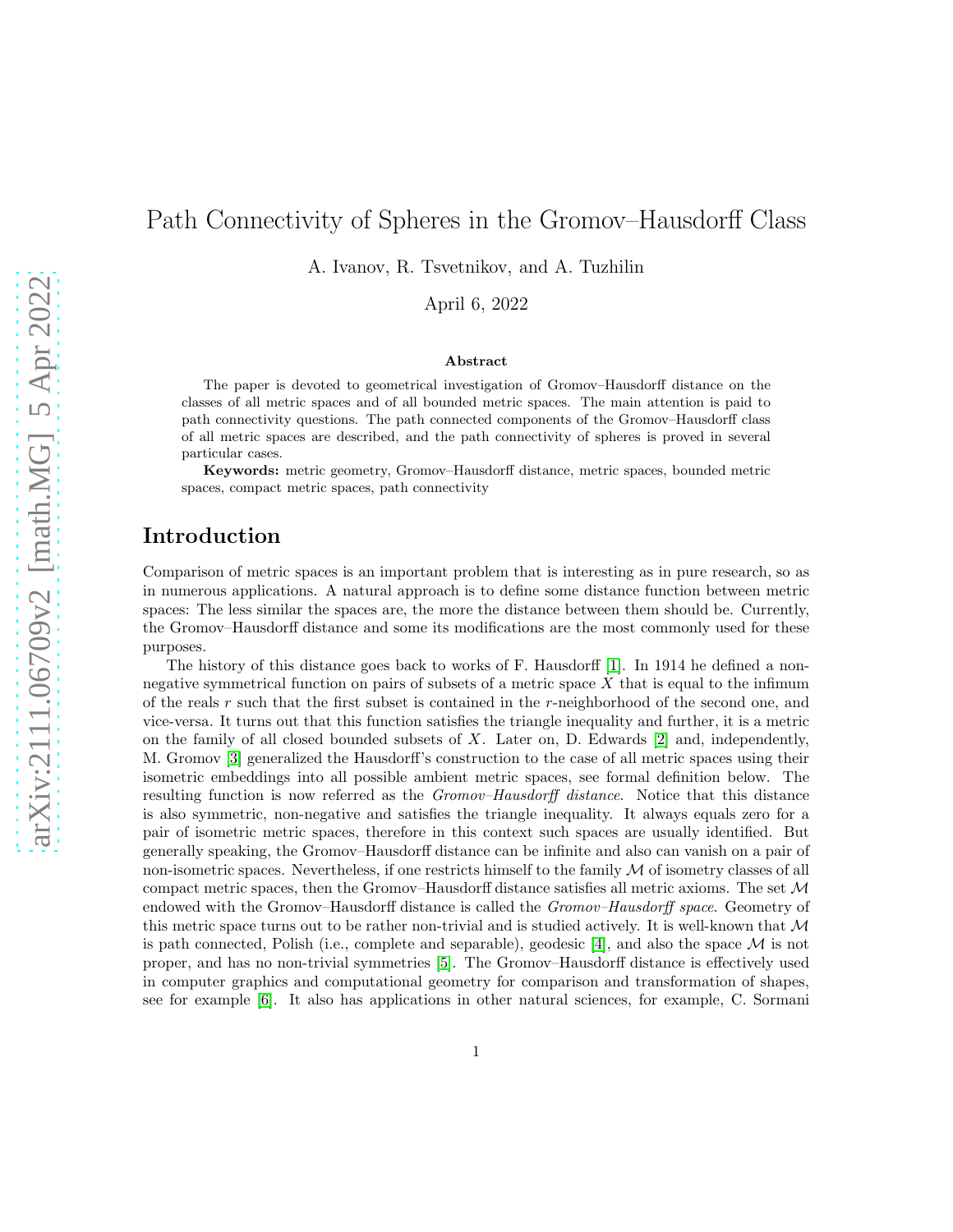used this distance to prove stability of Friedmann cosmology model [\[7\]](#page-16-6). A detailed introduction to geometry of the Gromov–Hausdorff distance can be found in [\[8,](#page-16-7) Ch. 7] or in [\[9\]](#page-16-8).

The case of arbitrary metric spaces is also very interesting. For such spaces many authors use some modifications of the Gromov–Hausdorff distance. For example, pointed spaces, i.e., the spaces with marked points, are considered, see [\[10\]](#page-16-9) and [\[11\]](#page-16-10). In the present paper we continue the studying of the classical Gromov–Hausdorff distance on the classes  $\mathcal{GH}$  and  $\mathcal B$  consisting of the representatives of isometry classes of all metric spaces and of bounded metric spaces, respectively, that we started in [\[13\]](#page-16-11). Here the term "class" is understood in the sense of von Neumann–Bernays–Gödel set theory (NBG) that permits to define correctly the distance on the proper class  $\mathcal{GH}$ , and to construct on it an analogue of metric topology basing on so-called filtration by sets with respect to cardinality, see below. In paper [\[13\]](#page-16-11), continuous curves in  $GH$  are defined, and it is proved that the Gromov– Hausdorff distance is an interior generalized semi-metric as on  $\mathcal{GH}$ , so as on  $\mathcal{B}$ , i.e., the distance between points is equal to the infimum of the lengths of curves connecting these points.

In the present paper the questions of path connectivity in  $\mathcal{GH}$  are studied, in particular, the path connected components of  $\mathcal{GH}$  are described. One of these components is the class  $\mathcal B$  of bounded metric spaces. Notice that the geometry of those components is rather tricky, see [\[14\]](#page-16-12). Also in the present paper the path connectivity of spheres is proved for several particular cases. Namely, the following results are obtained.

- It is shown that all spheres centered at the single-point metric space in  $\mathcal{GH}$ , in  $\mathcal{B}$ , and in  $\mathcal{M}$ are path connected.
- For each bounded metric space X, there exists a real  $R_X$  such that all the spheres centered at X with radius  $r \geq R_X$  are path connected in B. And if X is a compact space, then such spheres are path connected in M.
- For each generic metric space M (see the definition below), there exists a real  $r_M > 0$  such that all the spheres centered at M with radius  $r \leq r_M$  are path connected in  $\mathcal{GH}$ . And if M is a bounded (respectively, compact) metric space, then such spheres are path connected in  $\mathcal{B}$  (in  $\mathcal{M}$ , respectively).

### Acknowledgements

This work was done at Lomonosov Moscow State University, Interdisciplinary Science Educational School "Mathematical Methods of Complex Systems Analysis". The authors use this opportunity to express their deep respect to Professor Yuri M. Smirnov, whose books, poetry and lectures about classical opera had great influence on us. The work is supported by Russian Science Foundation, Project 21–11–00355.

### 1 Preliminaries

Let X be an arbitrary set. By  $\#X$  we denote the cardinality of X, and let  $\mathcal{P}_0(X)$  be the set of all its non-empty subsets. A symmetric mapping  $d: X \times X \to [0, \infty]$  vanishing on the pairs of the same elements is called a *distance function on X*. If d satisfies the triangle inequality, then  $d$  is referred as a *generalized semi-metric*. If in addition,  $d(x, y) > 0$  for all  $x \neq y$ , then d is called a generalized metric. At last, if  $d(x, y) < \infty$  for all  $x, y \in X$ , then such distance function is called a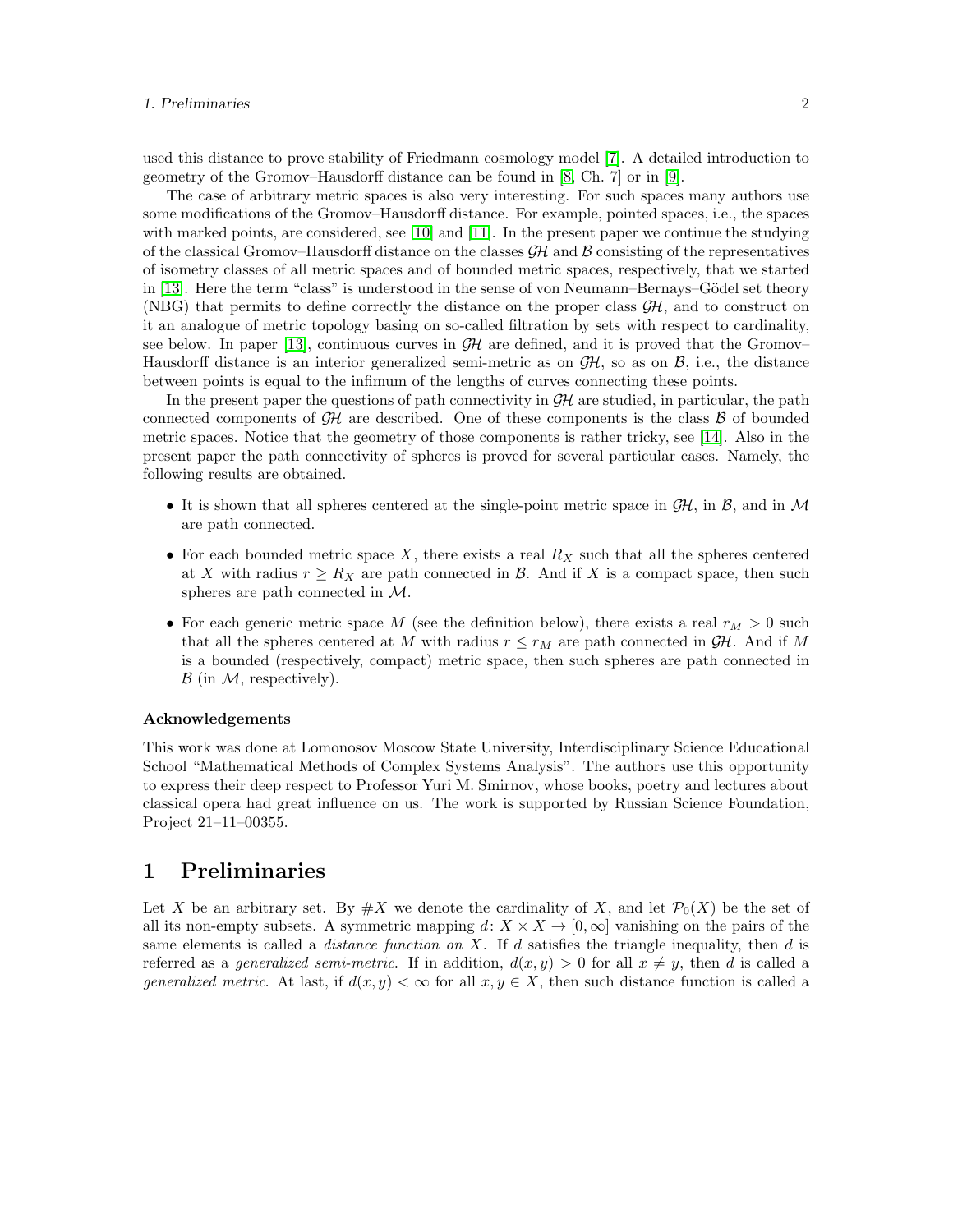metric, and sometimes a finite metric to emphasize the difference with a generalized metric. A set X endowed with a (generalized) (semi-)metric is called a (generalized) (semi-)metric space.

We need the following simple properties of metrics.

<span id="page-2-0"></span>**Proposition 1.1.** The following statements are valid.

- (1) A non-trivial non-negative linear combination of two metrics given on an arbitrary set is also a metric.
- (2) A positive linear combination of a metric and a semi-metric given on an arbitrary set is a metric.

If X is a set endowed with a distance function, then the distance between its points x and y we usually denote by  $|xy|$ . To emphasize that the distance between x and y is calculated in the space X, we write  $|xy|_X$ . Further, if  $\gamma: [a, b] \to X$  is a continuous curve in X, then its length  $|\gamma|$  is defined as the supremum of the "lengths of inscribed polygonal lines", i.e., of the values  $\sum_i |\gamma(t_i)\gamma(t_{i+1})|$ where the supremum is taken over all possible partitions  $a = t_1 < \cdots < t_k = b$  of the segment  $[a, b]$ . A distance function on X is called *interior* if the distance between any two its points x and y equals to the infimum of lengths of curves connecting these points. A curve  $\gamma$  whose length differs from |xy| at most by  $\varepsilon$  is called  $\varepsilon$ -shortest. If for any pair of points x and y of the space X there exists a curve whose length equals to the infimum of lengths of curves connecting these points and equals |xy|, then the distance is called *strictly interior*, and the space X is referred as a *qeodesic space*.

Let X be a metric space. For each  $A, B \in \mathcal{P}_0(X)$  and each  $x \in X$  we put

$$
|xA| = |Ax| = \inf\{|xa| : a \in A\}, \qquad |AB| = \inf\{|ab| : a \in A, b \in B\},\
$$
  

$$
d_H(A, B) = \max\{\sup_{a \in A} |ab|, \sup_{b \in B} |Ab|\} = \max\{\sup_{a \in A} \inf_{b \in B} |ab|, \sup_{b \in B} \inf_{a \in A} |ba|\}.
$$

The function  $d_H: \mathcal{P}_0(X) \times \mathcal{P}_0(X) \to [0, \infty]$  is called the *Hausdorff distance*. It is well-known, see for example [\[8\]](#page-16-7) or [\[9\]](#page-16-8), that  $d_H$  is a metric on the family  $\mathcal{H}(X) \subset \mathcal{P}_0(X)$  of all non-empty closed bounded subsets of X.

Let X and Y be metric spaces. A triple  $(X', Y', Z)$  consisting of a metric space Z and two its subsets X' and Y' isometric to X and Y, respectively, is called a *realization of the pair*  $(X, Y)$ . The Gromov–Hausdorff distance  $d_{GH}(X, Y)$  between X and Y is defined as the infimum of reals r such that there exists a realization  $(X', Y', Z)$  of the pair  $(X, Y)$  with  $d_H(X', Y') \leq r$ .

Notice that the Gromov–Hausdorff distance could take as finite, so as infinite values, and always satisfies the triangle inequality, see [\[8\]](#page-16-7) or [\[9\]](#page-16-8). Besides, this distance always vanishes at each pair of isometric spaces, therefore, due to triangle inequality, the Gromov–Hausdorff distance does not depend on the choice of representatives of isometry classes. There are examples of non-isometric metric spaces with zero Gromov–Hausdorff distance between them, see [\[12\]](#page-16-13).

Since each set can be endowed with a metric (for example, one can put all the distances between different points to be equal to 1), then representatives of isometry classes form a proper class. This class endowed with the Gromov–Hausdorff distance is denoted by  $\mathcal{GH}$ . Here we use the concept  $class$  in the sense of von Neumann–Bernays–Gödel set theory (NBG).

Recall that in NBG all objects (analogues of ordinary sets) are called classes. There are two types of classes: sets (the classes that are elements of other classes), and proper classes (all the remaining classes). The class of all sets is an example of a proper class. Many standard operations are well-defined for classes. Among them are intersection, complementation, direct product, mapping, etc.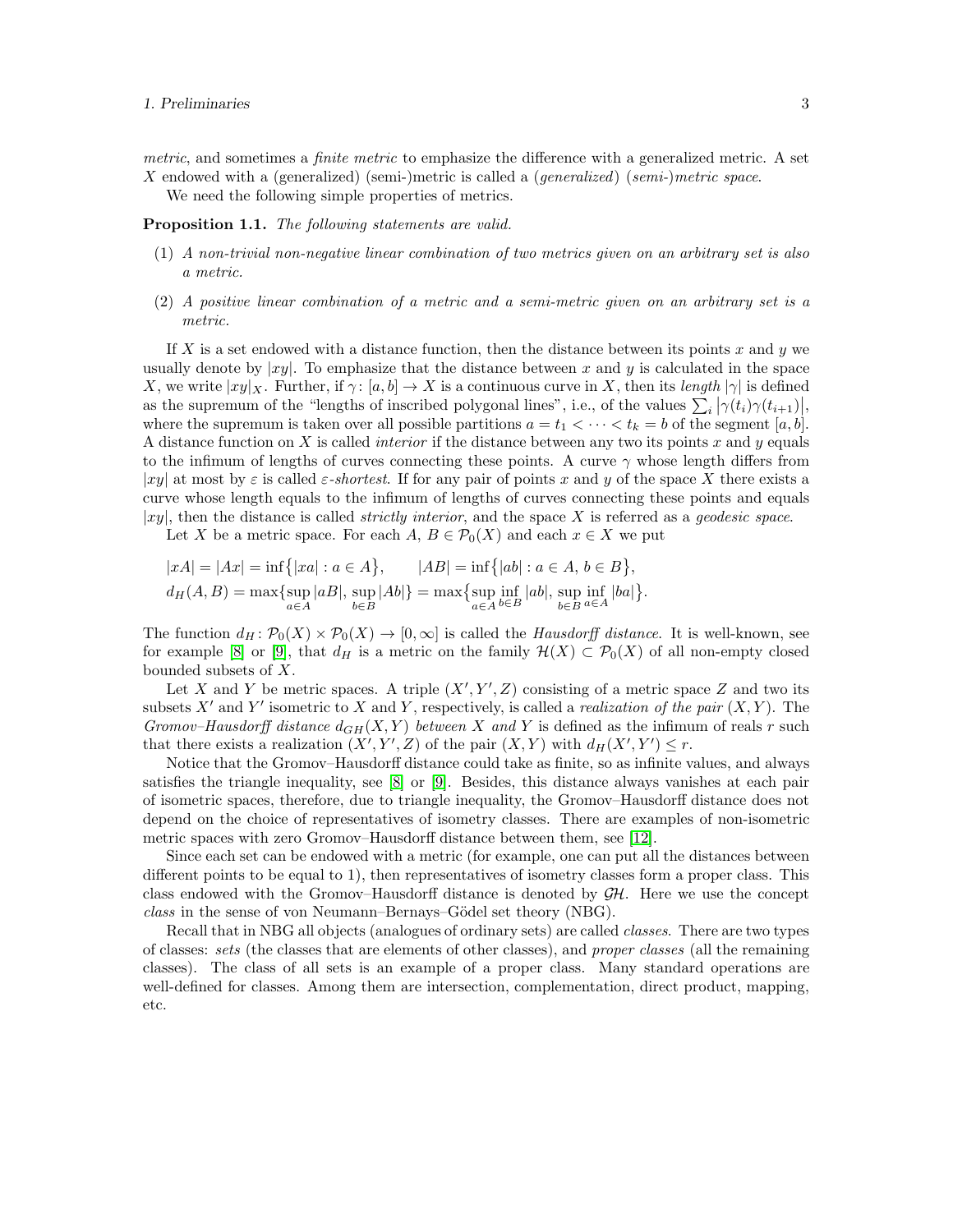### 1. Preliminaries 4

Such concepts as a *distance function*, (*generalized*) semi-metric and (*generalized*) metric are defined in the standard way for any class, as for a set, so as for a proper class, because the direct products and mappings are defined. But direct transfer of some other structures, such as topology, leads to contradictions. For example, if we defined a topology for a proper class, then this class has to be an element of the topology, that is impossible due to the definition of proper classes. In paper [\[13\]](#page-16-11) the following construction is suggested.

For each class C consider a "filtration" by subclasses  $\mathcal{C}_n$ , each of which consists of all the elements of  $C$  of cardinality at most n, where n is a cardinal number. Recall that elements of a class are sets, therefore cardinality is defined for them. A class C such that all its subclasses  $\mathcal{C}_n$  are sets is said to be *filtered by sets*. Evidently, if a class  $\mathcal C$  is a set, then it is filtered by sets.

Thus, let C be a class filtered by sets. When we say that the class C satisfies some property, we mean the following: Each set  $\mathcal{C}_n$  satisfies this property. Let us give several examples.

- Let a distance function on  $\mathcal C$  be given. It induces an "ordinary" distance function on each set  $\mathcal{C}_n$ . Thus, for each  $\mathcal{C}_n$  the standard concepts of metric geometry such as open balls and spheres are defined and are sets. The latter permits to construct standard metric topology  $\tau_n$ on  $\mathcal{C}_n$  taking the open balls as a base of the topology. It is clear that if  $n \leq m$ , then  $\mathcal{C}_n \subset \mathcal{C}_m$ , and the topology  $\tau_n$  on  $\mathcal{C}_n$  is induced from  $\tau_m$ .
- More general, a topology on the class C is defined as a family of topologies  $\tau_n$  on the sets  $\mathcal{C}_n$  satisfying the following consistency condition: If  $n \leq m$ , then  $\tau_n$  is the topology on  $\mathcal{C}_n$ induced from  $\tau_m$ . A class endowed with a topology is referred as a topological class.
- The presence of a topology permits to define continuous mappings from a topological space Z to a topological class C. Notice that according to NBG axioms, for any mapping  $f: Z \to C$ from the set Z to the class C, the image  $f(Z)$  is a set, all elements of  $f(Z)$  are also some sets, and hence, the union  $\bigcup f(Z)$  is a set of some cardinality n. Therefore, each element of  $f(Z)$  is of cardinality at most n, and so,  $f(Z) \subset C_n$ . The mapping f is called *continuous*, if f is a continuous mapping from Z to  $\mathcal{C}_n$ . The consistency condition implies that for any  $m \geq n$ , the mapping f is a continuous mapping from Z to  $\mathcal{C}_m$ , and also for any  $k \leq n$  such that  $f(Z) \subset \mathcal{C}_k$ , the mapping f considered as a mapping from Z to  $\mathcal{C}_k$  is continuous.
- The above arguments allows to define *continuous curves in a topological class C*.
- Let a class  $\mathcal C$  be endowed with a distance function and the corresponding topology. We say that the distance function is *interior* if it satisfies the triangle inequality, and for any two elements from  $\mathcal C$  such that the distance between them is finite, this distance equals the infimum of the lengths of the curves connecting these elements.
- Let a sequence  $\{X_i\}$  of elements from a topological class C be given. Since the family  $\{X_i\}_{i=1}^{\infty}$ is the image of the mapping  $\mathbb{N} \to \mathcal{C}$ ,  $i \mapsto X_i$ , and  $\mathbb N$  is a set, then, due to the above arguments, all the family  $\{X_i\}$  lies in some  $\mathcal{C}_m$ . Thus, the concept of *convergence* of a sequence in a topological class is defined, namely, the sequence converges if it converges with respect to some topology  $\tau_m$  such that  $\{X_i\} \subset \mathcal{C}_m$ , and hence, with respect to any such topology.

Our main examples of topological classes are the classes  $\mathcal{GH}$  and  $\mathcal B$  defined above. Recall that the class  $\mathcal{GH}$  consists of representatives of isometry classes of all metric spaces, and the class  $\mathcal{B}$ consists of representatives of isometry classes of all bounded metric spaces. Notice that  $\mathcal{GH}_n$  and  $\mathcal{B}_n$  are sets for any cardinal number n.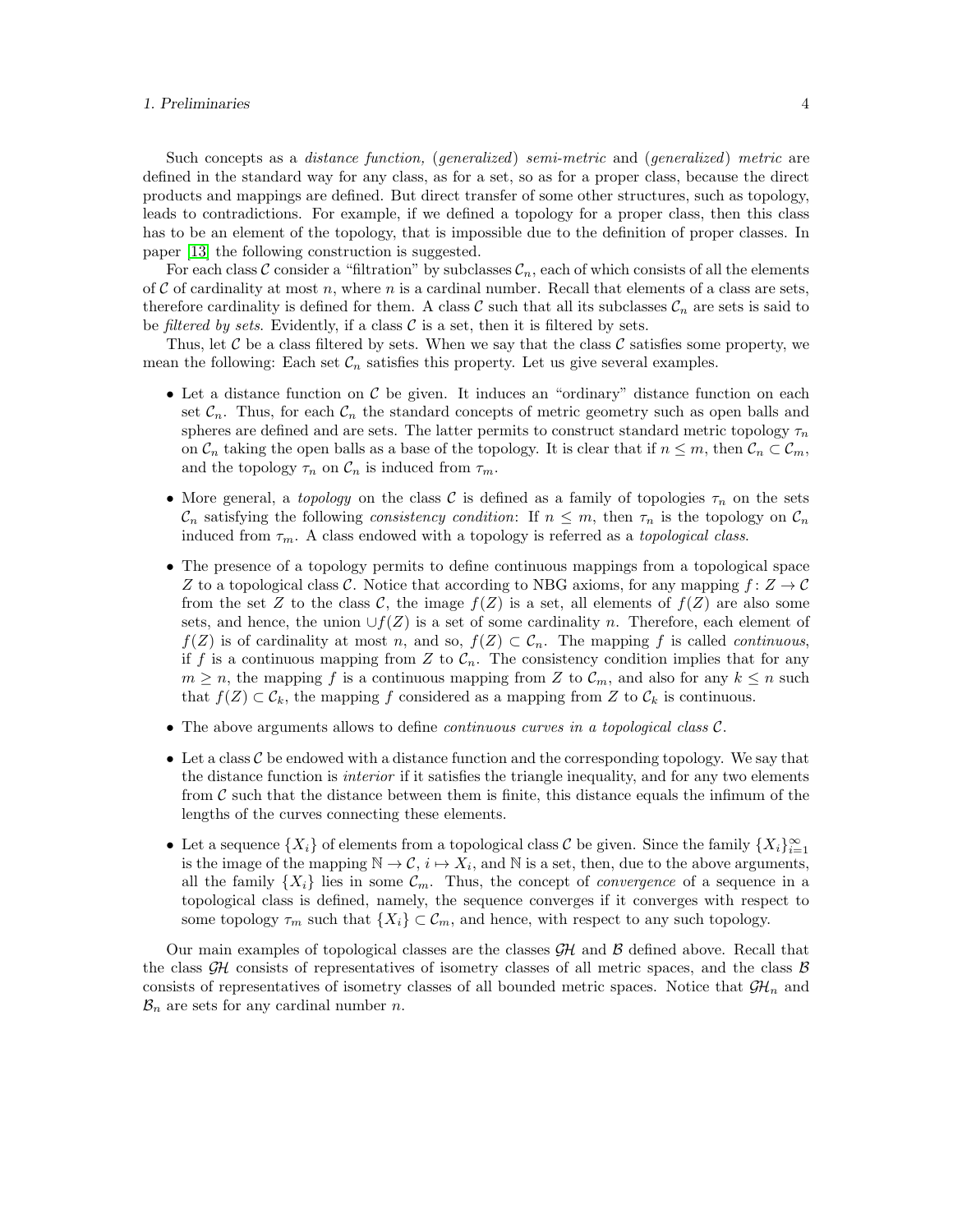### 1. Preliminaries 5

The most studied subset of  $\mathcal{GH}$  is the set of all compact metric spaces. It is called a  $Gromov$ – Hausdorff space and often denoted by  $\mathcal M$ . It is well-known, see [\[8,](#page-16-7) [9,](#page-16-8) [4\]](#page-16-3), that the Gromov–Hausdorff distance is an interior metric on  $M$ , and the metric space  $M$  is Polish and geodesic. In paper [\[13\]](#page-16-11) it is shown that the Gromov–Hausdorff distance is interior as on the class  $\mathcal{GH}$ , so as on the class  $\mathcal{B}$ .

As a rule, to calculate the Gromov–Hausdorff distance between a pair of given metric spaces is rather difficult, and for today the distance is known for a few pairs of spaces, see for example [\[15\]](#page-16-14). The most effective approach for this calculations is based on the next equivalent definition of the Gromov–Hausdorff distance, see details in [\[8\]](#page-16-7) or [\[9\]](#page-16-8).

Recall that a *relation* between sets  $X$  and  $Y$  is defined as an arbitrary subset of their direct product  $X \times Y$ . Thus,  $\mathcal{P}_0(X \times Y)$  is the set of all non-empty relations between X and Y.

**Definition 1.2.** For any  $X, Y \in \mathcal{GH}$  and any  $\sigma \in \mathcal{P}_0(X \times Y)$ , the distortion dis  $\sigma$  of the relation  $\sigma$ is defined as the following value:

dis
$$
\sigma = \sup \{|xx'| - |yy'|| : (x, y), (x', y') \in \sigma \}.
$$

A relation  $R \subset X \times Y$  between sets X and Y is called a *correspondence*, if the restrictions of the canonical projections  $\pi_X : (x, y) \mapsto x$  and  $\pi_Y : (x, y) \mapsto y$  onto R are surjective. Notice that relations can be considered as partially defined multivalued mapping. Form this point of view, the correspondences are multivalued surjective mappings. For a correspondence  $R \subset X \times Y$  and  $x \in X$ , we put  $R(x) = \{y \in Y : (x, y) \in R\}$  and call  $R(x)$  the *image of the element x under the relation* R. By  $\mathcal{R}(X, Y)$  we denote the set of all correspondences between X and Y. The following result is well-known.

<span id="page-4-0"></span>Assertion 1.3. For any  $X, Y \in \mathcal{GH}$ , it holds

$$
d_{GH}(X,Y) = \frac{1}{2} \inf \{ \operatorname{dis} R : R \in \mathcal{R}(X,Y) \}.
$$

We need the following estimates that can be easily proved by means of Assertion [1.3.](#page-4-0) By  $\Delta_1$ we denote the single-point metric space.

<span id="page-4-1"></span>Assertion 1.4. For any  $X, Y \in \mathcal{GH}$ , the following relations are valid:

- $2d_{GH}(\Delta_1, X) = \text{diam } X;$
- $2d_{GH}(X, Y) \leq \max\{\text{diam } X, \text{diam } Y\};$
- If at least one of X and Y is bounded, then  $|\text{diam } X \text{diam } Y| \leq 2d_{GH}(X, Y)$ .

For topological spaces X and Y, their direct product  $X \times Y$  is considered as the topological space endowed with the standard topology of the direct product. Therefore, it makes sense to speak about closed relations and closed correspondences.

A correspondence  $R \in \mathcal{R}(X, Y)$  is called *optimal* if  $2d_{GH}(X, Y) = \text{dis } R$ . The set of all optimal correspondences between X and Y is denoted by  $\mathcal{R}_{\text{opt}}(X, Y)$ .

**Assertion 1.5** ([\[16,](#page-16-15) [17\]](#page-17-0)). For any X,  $Y \in \mathcal{M}$ , there exists as a closed optimal correspondence, so as a realization  $(X', Y', Z)$  of the pair  $(X, Y)$  which the Gromov-Hausdorff distance between X and Y is attained at.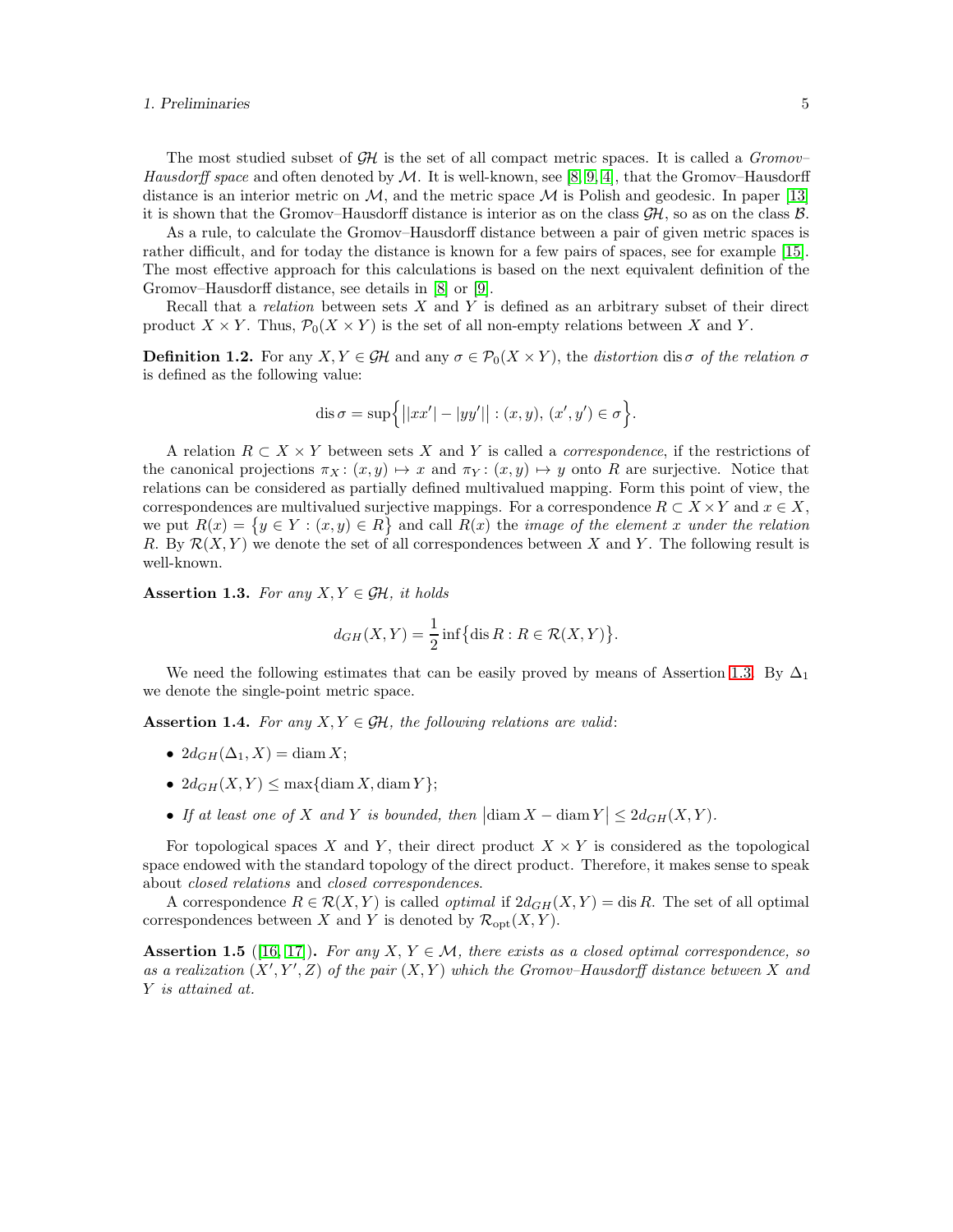**Assertion 1.6** ([\[16,](#page-16-15) [17\]](#page-17-0)). For any  $X, Y \in \mathcal{M}$  and each closed optimal correspondence  $R \in \mathcal{R}(X, Y)$ , the family  $R_t$ ,  $t \in [0,1]$ , of compact metric spaces, where  $R_0 = X$ ,  $R_1 = Y$ , and for  $t \in (0,1)$  the space  $R_t$  is the set  $R$  endowed with the metric

$$
|(x, y), (x', y')|_{t} = (1-t)|xx'| + t |yy'|,
$$

is a shortest curve in M connecting X and Y, and the length of this curve equals  $d_{GH}(X, Y)$ .

Let X be a metric space and  $\lambda > 0$  a real number. By  $\lambda X$  we denote the metric space obtained from X by multiplication of all the distances by  $\lambda$ , i.e.,  $|xy|_{\lambda X} = \lambda |xy|_X$  for any  $x, y \in X$ . If the space X is bounded, then for  $\lambda = 0$  we put  $\lambda X = \Delta_1$ .

**Assertion 1.7.** For any  $X, Y \in \mathcal{GH}$  and any  $\lambda > 0$ , the equality  $d_{GH}(\lambda X, \lambda Y) = \lambda d_{GH}(X, Y)$ holds. If  $X, Y \in \mathcal{B}$ , then, in addition, the same equality is valid for  $\lambda = 0$ .

<span id="page-5-0"></span>Assertion 1.8. Let  $X \in \mathcal{B}$  and  $\lambda_1, \lambda_2 \geq 0$ . Then  $2d_{GH}(\lambda_1 X, \lambda_2 X) = |\lambda_1 - \lambda_2| \operatorname{diam} X$ .

**Remark 1.9.** If diam  $X = \infty$ , then Assertion [1.8](#page-5-0) is not true in general. For example, let  $X = \mathbb{R}$ . The space  $\lambda \mathbb{R}$  is isometric to  $\mathbb{R}$  for any  $\lambda > 0$ , therefore  $d_{GH}(\lambda_1 \mathbb{R}, \lambda_2 \mathbb{R}) = 0$  for any  $\lambda_1, \lambda_2 > 0$ .

# 2 Path Connectivity.

In the present section, the path connected components of  $M$ ,  $B$ , and  $\mathcal{GH}$  are described, and the path connectivity of spheres in these classes is investigated.

### 2.1 Path Connectivity Components.

Let us start with several auxiliary results.

<span id="page-5-3"></span>**Lemma 2.1.** If  $\gamma: [a, b] \to \mathcal{B}$  is a continuous curve, then diam  $\gamma(t)$  is a continuous function.

*Proof.* According to Assertion [1.4,](#page-4-1) we have: diam  $\gamma(t) = 2d_{GH}(\gamma(t), \Delta_1)$ . It remains to use the fact that the distance function is continuous.  $\Box$ 

<span id="page-5-1"></span>**Lemma 2.2.** If  $\gamma: [a, b] \to \mathcal{GH}$  is a continuous curve, then the distance between its ends is finite. In particular, if the distance between  $X$  and  $Y$  is infinite, then such  $X$  and  $Y$  can not be connected by a continuous curve.

*Proof.* Indeed, the image of the segment [a, b] under the continuous mapping  $\gamma$  is a compact subset. Therefore, it can be covered by a finite number of balls of a fixed radius. The distance between any two points from such ball is finite. Since the Gromov–Hausdorff distance is interior, then such points can be connected by a curve of finite length. The latter implies that the endpoints of the curve  $\gamma$  can be connected by a "polygonal line" of a finite length.  $\Box$ 

<span id="page-5-2"></span>**Lemma 2.3.** If  $\gamma: [a, b] \to \mathcal{GH}$  is a continuous curve, then either diam  $\gamma(t) = \infty$  for all t, or diam  $\gamma(t) < \infty$  for all t, i.e., in the latter case, the  $\gamma$  is a continuous curve in B.

*Proof.* It is clear that if  $X, Y \in \mathcal{GH}$ , diam  $X < \infty$  and diam  $Y = \infty$ , then  $d_{GH}(X, Y) = \infty$ , but the distance between any two points of a continuous curve is finite according to Lemma [2.2,](#page-5-1) that implies the lemma's statement. $\Box$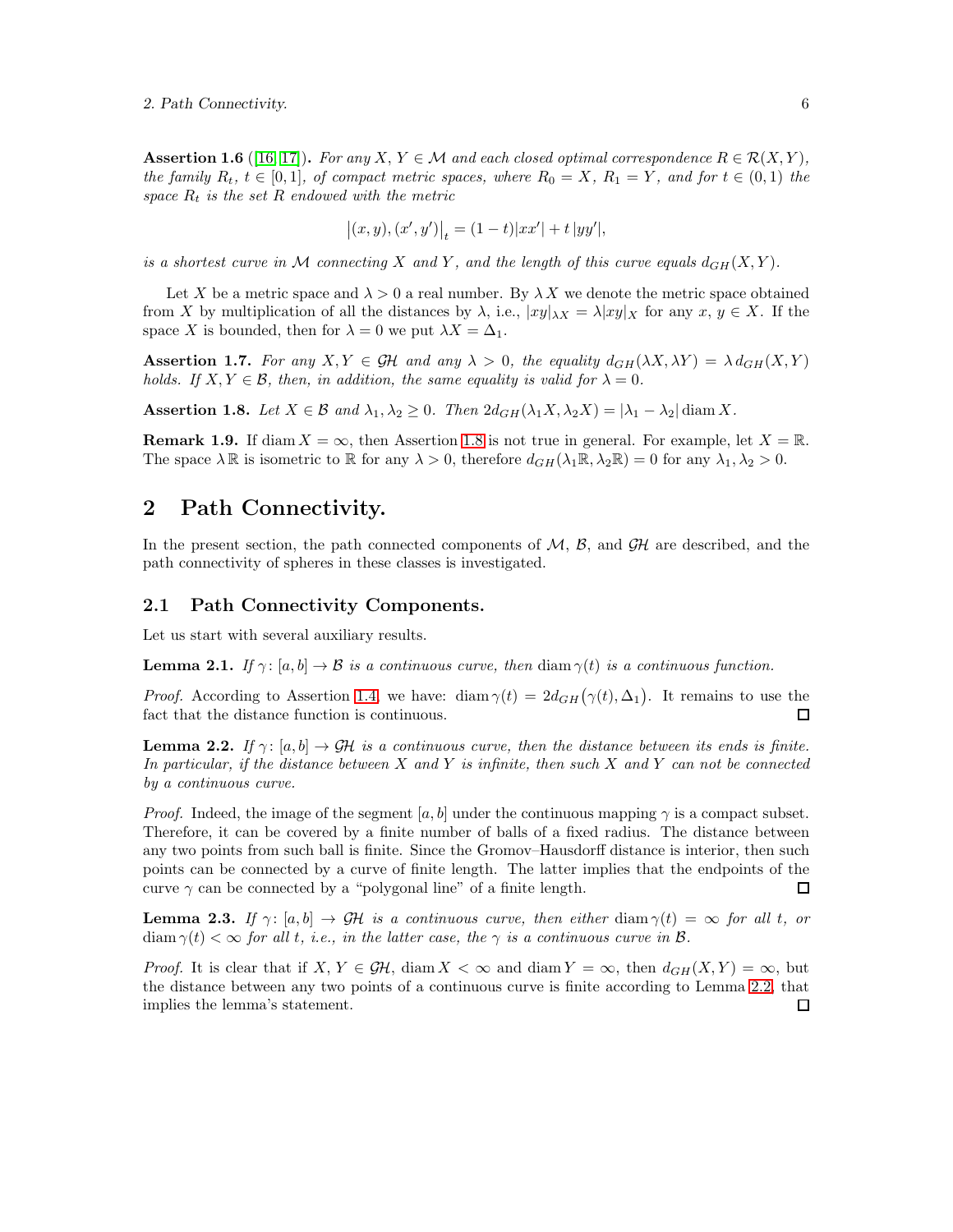**Corollary 2.4.** Two spaces  $X, Y \in \mathcal{GH}$  can be connected by a continuous curve in  $\mathcal{GH}$ , if and only if  $d_{GH}(X, Y) < \infty$ . In particular, GH is not path connected, and its path connected components are the classes of spaces with pairwise finite mutual distances. One of such components coincides with the class B.

*Proof.* Indeed, if the distance between a pair of points in  $GH$  is infinite, then, due to Lemma [2.2,](#page-5-1) there is no a continuous curve connecting them, and if the distance is finite, then such continuous curve exists because the distance is interior. Finally, the distance between any two spaces from  $\beta$ is finite according to Assertion [1.4.](#page-4-1)  $\Box$ 

<span id="page-6-1"></span>**Lemma 2.5.** If  $\lambda(t)$ ,  $t \in [a, b]$ , is a continuous non-negative function and  $\gamma: [a, b] \to \mathcal{B}$  a continuous curve, then  $\lambda(t)\gamma(t)$  is a continuous curve in  $\mathcal{B}$ .

*Proof.* Consider the mapping  $F : [0, \infty) \times \mathcal{B} \to \mathcal{B}$  defined as  $F : (\lambda, X) \mapsto \lambda X$ . We will show that  $F$  is continuous. Notice that

$$
d_{GH}(\lambda X, \mu Y) \le d_{GH}(\lambda X, \mu X) + d_{GH}(\mu X, \mu Y) = \frac{1}{2} |\lambda - \mu| \operatorname{diam} X + \mu d_{GH}(X, Y).
$$

Further, for any  $\varepsilon > 0$ , there exists  $\delta > 0$  such that for any pair  $(\mu, Y)$  with  $d_{GH}(X, Y) < \delta$  and  $|\lambda - \mu| < \delta$ , the inequalities  $\frac{1}{2}|\lambda - \mu|$  diam  $X < \varepsilon/2$  and  $\mu d_{GH}(X, Y) < \varepsilon/2$  are valid, and hence,  $d_{GH}(\lambda X, \mu Y) < \varepsilon$ , and the latter means continuity of F. It remains to notice that  $\lambda(t)\gamma(t) = F(\lambda(t), \gamma(t))$ .  $F(\lambda(t), \gamma(t)).$ 

### 2.2 Path Connectivity of Spheres Centered at Single-Point Metric Space

For a metric space  $X \in \mathcal{GH}$  and a real  $r \geq 0$ , we define the sphere  $S_r(X)$  and the ball  $B_r(X)$  in  $\mathcal{GH}$ in the standard way:

$$
S_r(X) = \{ Y : d_{GH}(X, Y) = r \}
$$
 and  $B_r(X) = \{ Y : d_{GH}(X, Y) \le r \}.$ 

As usual, X and r are called the *center* and the radius of the sphere  $S_r(X)$  and of the ball  $B_r(X)$ , respectively. Notice that for  $r > 0$ , the spheres and the balls are proper subclasses in  $\mathcal{GH}$ . Also notice that for  $X \in \mathcal{B}$ , the spheres and the balls in the class  $\mathcal{B}$  (in the space M for  $X \in \mathcal{M}$ ) can be defined as the intersections of  $S_r(X)$  and  $B_r(X)$  with  $\beta$  (with  $\mathcal M$ , respectively).

<span id="page-6-0"></span>**Lemma 2.6.** Let A and B be arbitrary spaces in B with nonzero diameters. Then for any positive  $\varepsilon$  such that  $2\varepsilon < \min{\{\operatorname{diam} A, \operatorname{diam} B\}}$ , any  $\varepsilon$ -shortest curve connecting A and B does not pass through  $\Delta_1$ .

*Proof.* Assume the contrary, and let  $\gamma$  be an  $\varepsilon$ -shortest curve passing through  $\Delta_1$ . Denote by  $\gamma_1$  and  $\gamma_2$  the segments of  $\gamma$  between A and  $\Delta_1$  and between  $\Delta_1$  and B, respectively. Then  $|\gamma| = |\gamma_1| + |\gamma_2| \ge$  $d_{GH}(A,\Delta_1)+d_{GH}(\Delta_1,B)=\frac{1}{2}(\text{diam }A+\text{diam }B).$  On the other hand,  $|\gamma|\leq d_{GH}(A,B)+\varepsilon\leq$  $\frac{1}{2}$  max{diam A, diam B} +  $\varepsilon$ , and hence, diam A + diam B  $\leq$  max{diam A, diam B} + 2 $\varepsilon$ . The latter inequality is not valid for  $2\varepsilon < \min{\{\operatorname{diam} A, \operatorname{diam} B\}}$ , a contradiction.

<span id="page-6-2"></span>**Theorem 1.** Each sphere centered at the single-point metric space  $\Delta_1$  is path connected.

*Proof.* Let  $S = S_r(\Delta_1)$  be the sphere of radius  $r > 0$  centered at the single-point space  $\Delta_1$ . Then  $S \subset \mathcal{B}$ . Consider arbitrary  $A, B \in S$  and fix an  $\varepsilon, 0 < 2\varepsilon < \min{\{\operatorname{diam} A, \operatorname{diam} B\}}$ . Consider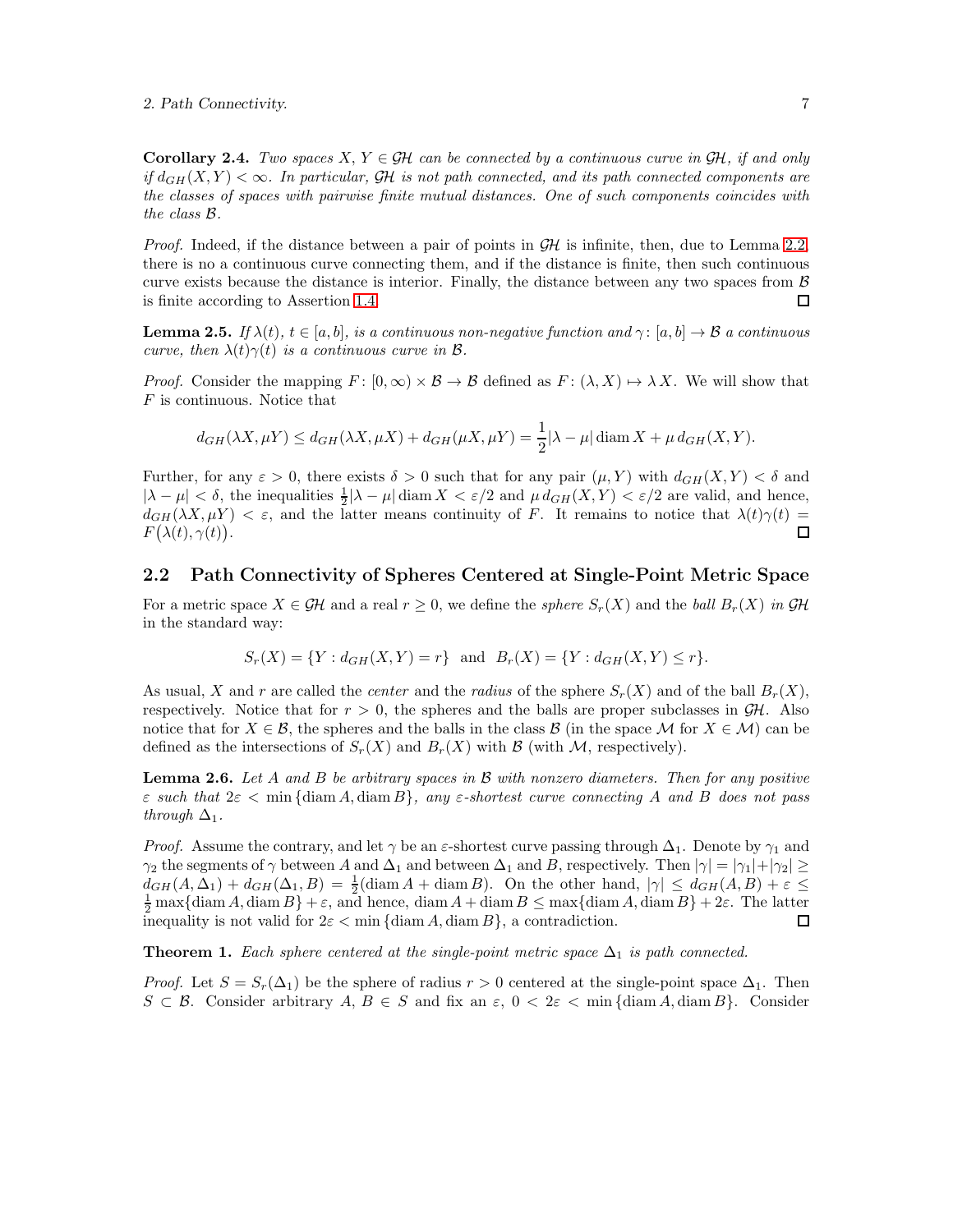an  $\varepsilon$ -shortest curve  $\gamma(t)$  connecting A and B. According to Lemmas [2.3](#page-5-2) and [2.6,](#page-6-0) the diameter of each space  $\gamma(t)$  is finite and does not equal zero. Define a mapping  $\delta: [a, b] \to \mathcal{B}$  as follows:  $\delta: t \mapsto (2r/\text{diam}\,\gamma(t))\gamma(t)$ . Due to Lemma [2.1,](#page-5-3) the function  $2r/\text{diam}\,\gamma(t)$  is continuous, and so, due to Lemma [2.5,](#page-6-1) we conclude that  $\delta(t)$  is a continuous curve. And diam  $\delta(t) = 2r$ , therefore the curve  $\delta$  lies in the sphere S. Theorem is proved.  $\Box$ 

If  $A, B \in S_r(\Delta_1)$  are compact spaces, then one can change the *ε*-shortest curve in the proof of Theorem [1](#page-6-2) by a shortest curve in  $M$ . This implies the following result.

**Corollary 2.7.** Any sphere  $S_r(\Delta_1)$  in M centered at the single-point compact space  $\Delta_1$  is linear connected.

### 2.3 Path Connectivity of Large Spheres Centered at an Arbitrary Bounded Metric Space

We start with several technical results. The next lemma is a special kind of Implicit Function Theorem.

<span id="page-7-1"></span>**Lemma 2.8.** Let  $F: [T_0, T_1] \times [S_0, S_1] \to \mathbb{R}$  be a continuous function that satisfies the following conditions:

- (1) For each  $s \in [S_0, S_1]$ , the function  $f_s(t) = F(t, s)$  is strictly monotonic;
- (2) There exists an r such that for all  $s \in [S_0, S_1]$  the inequality  $F[T_0, s] \le r \le F[T_1, s]$  holds. Then the set  $\{(t,s): F(t,s)=r\}$  is an image of embedded continuous curve of the form  $\gamma(s)=(t(s),s).$

*Proof.* Since the function  $f_s(t)$  is strictly monotonic and continuous, and  $f_s(T_0) \le r \le f_s(T_1)$ , then for each s there exists unique  $t = t(s)$  such that  $f_s(t(s)) = r$ . Put  $\gamma(s) = (t(s), s)$ . Notice that  $F(\gamma(s)) = r$  by definition of  $\gamma$ . It remains to show that function  $t(s)$  is continuous.

Assume to the contrary that  $t(s)$  is discontinuous at some point  $s_0$ , and let  $t_0 = t(s_0)$ . Then there exists an  $\varepsilon > 0$  and a sequence  $s_i \to s_0$  as  $i \to \infty$  such that  $|t_0 - t(s_i)| \geq \varepsilon$ . Due to compactness arguments, the sequence  $t_i = t(s_i)$  contains a convergent subsequence. Assume without loss of generality that the entire sequence  $t_i$  converges to some  $t'$ . Since  $|t_0 - t_i| \geq \varepsilon$  for all i, then  $t' \neq t_0$ . Since F is continuous and  $F(s_i, t_i) = r$ , then  $F(s_0, t') = r$  too. But  $F(s_0, t_0)$  is also equal to r, that is impossible, because  $f_{s_0}$  is strictly monotonic, a contradiction.  $\Box$ 

<span id="page-7-0"></span>**Lemma 2.9.** For a pair  $C, G \in \mathcal{B}$  of bounded metric spaces with  $2d_{GH}(G, C) > \text{diam } G > 0$ , the function  $h(\lambda) := d_{GH}(G, \lambda C)$  is strictly monotonically increasing for  $\lambda \geq 1$ .

*Proof.* Due to assumptions, for any correspondence  $R \in \mathcal{R}(G, C)$  we have dis  $R > \text{diam } G$ . Consider a sequence  $((g_i, c_i), (g'_i, c'_i)) \in R \times R$  such that  $||c_i c'_i|| - |g_i g'_i|| \to \text{dis } R$ . Since  $\text{dis } R > \text{diam } G$ , then the inequality  $|c_i c'_i| > |g_i g'_i|$  is valid for sufficiently large *i*. Assume without loss of generality that it holds for all i.

By  $R_{\lambda}$  we denote the correspondence from  $\mathcal{R}(G, \lambda C)$  that coincides with R as a subset of  $G \times C$ . Then for  $\lambda \geq 1$  we have

$$
\operatorname{dis} R_{\lambda} \ge \lambda |c_i c_i'| - |g_i g_i'| = (\lambda - 1)|c_i c_i'| + |c_i c_i'| - |g_i g_i'|,
$$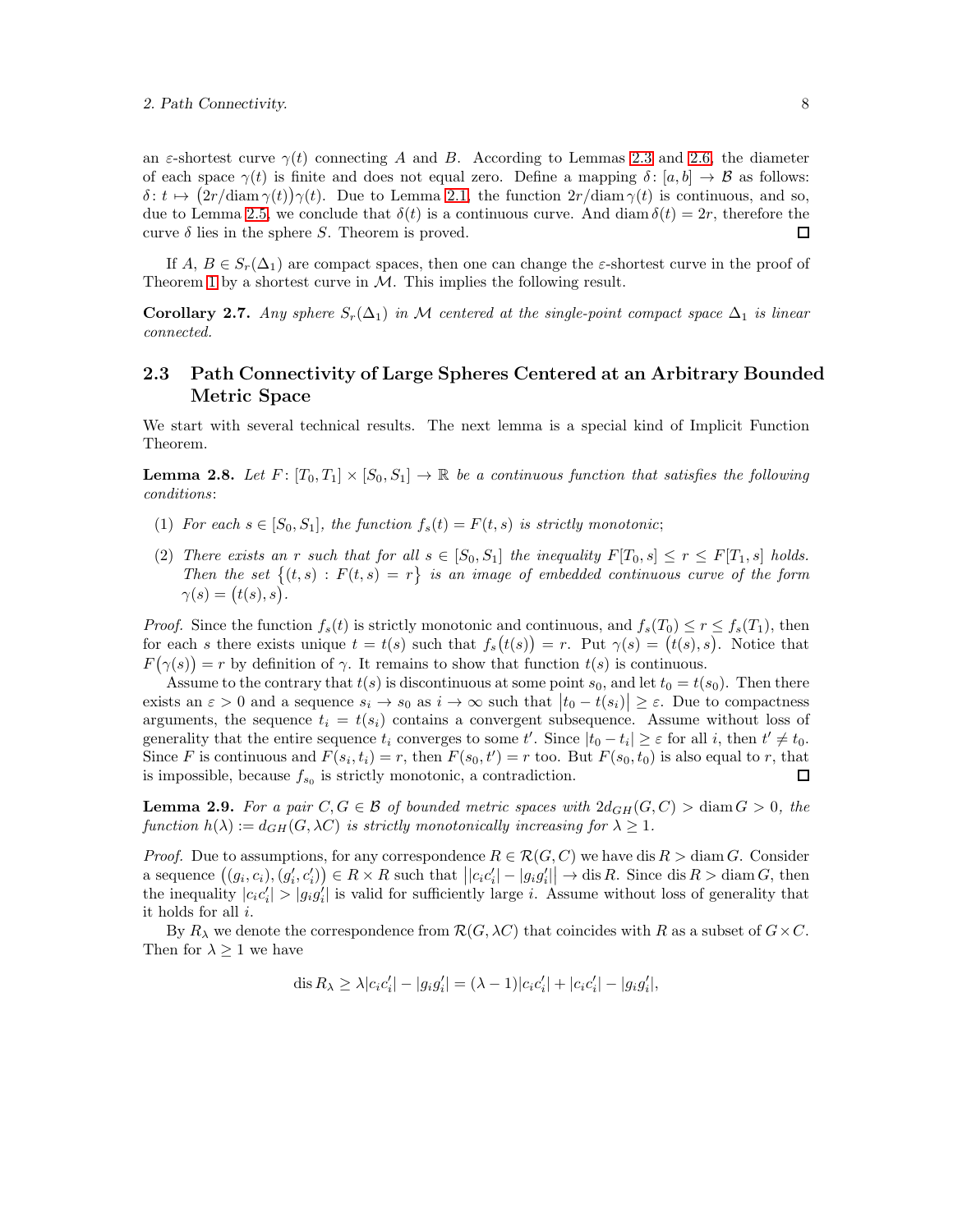and therefore, passing to the limit as  $i \to \infty$ , we conclude that

$$
\operatorname{dis} R_{\lambda} \ge (\lambda - 1) \liminf_{i \to \infty} |c_i c'_i| + \operatorname{dis} R.
$$

Since dis  $R > \text{diam } G > 0$ , then  $|c_i c'_i| > |g_i g'_i| + \frac{1}{2} \text{diam } G$  for large i, therefore,  $\liminf_{i \to \infty} |c_i c'_i| \ge$  $\frac{1}{2}$  diam G, and hence, dis  $R_{\lambda} \geq \text{dis } R + \frac{\lambda-1}{2} \text{diam } G$ . Since the latter inequality is valid for all correspondences  $R \in G \times C$ , we conclude that  $d_{GH}(G,\lambda C) \geq d_{GH}(G,C) + \frac{\lambda-1}{4} \text{diam } G$ , and so  $d_{GH}(G, \lambda C) > d_{GH}(G, C)$  for  $\lambda > 1$ . In particular, each  $\lambda C, \lambda \geq 1$ , taking instead of C, satisfies the conditions of the lemma. So, choosing arbitrary  $\lambda_1$ ,  $\lambda_2$ ,  $1 \leq \lambda_1 < \lambda_2$ , and substituting to the inequality  $\lambda_1 C$  and  $\lambda_2/\lambda_1$  instead of C and  $\lambda$ , respectively, we get  $d_{GH}(G, \lambda_2 C) > d_{GH}(G, \lambda_1 C)$ .

Let us now prove the path connectivity of spheres of a sufficiently large radius centered at an arbitrary  $G \in \mathcal{B}$ .

<span id="page-8-2"></span>**Theorem 2.** For any bounded metric space  $G \in \mathcal{B}$  and any  $r > \text{diam } G$ , the sphere  $S_r(G)$  is path connected.

*Proof.* Since diam  $G < \infty$ , then  $S_r(G) \subset \mathcal{B}$ , see Assertion [1.4.](#page-4-1) Since the case diam  $G = 0$  has been considered in Theorem [1,](#page-6-2) assume that  $\dim G > 0$ .

<span id="page-8-1"></span>**Lemma 2.10.** The ball  $B_r(G)$  lies inside the ball  $B_{3r/2}(\Delta_1)$ .

*Proof.* Indeed, if  $X \in B_r(G)$ , then according to the triangle inequality, we have

$$
d_{GH}(\Delta_1, X) \le d_{GH}(\Delta_1, G) + d_{GH}(G, X) \le \frac{1}{2} \operatorname{diam} G + r < \frac{3r}{2},
$$

and hence,  $X \in B_{3r/2}(\Delta_1)$ .

<span id="page-8-0"></span>**Lemma 2.11.** The sphere  $S_r(G)$  lies outside the ball  $B_{r/2}(\Delta_1)$ .

*Proof.* Indeed, if  $X \in S_r(G)$ , then, due to the triangle inequality,

$$
d_{GH}(\Delta_1, X) \ge d_{GH}(X, G) - d_{GH}(G, \Delta_1) > r - r/2 = r/2,
$$

and so,  $d_{GH}(\Delta_1, X) > r/2$ .

Consider a pair of arbitrary points A and B lying in the sphere  $S_r(G)$ . Due to Lemma [2.11,](#page-8-0) diam  $A > r$  and diam  $B > r$ , therefore, there exists  $\lambda_A > 0$  and  $\lambda_B > 0$  such that diam  $\lambda_A A = r$ and diam  $\lambda_B B = r$ , i.e., the points  $A' = \lambda_A A$  and  $B' = \lambda_B B$  lie in the sphere  $S_{r/2}(\Delta_1)$ . Due to Theorem [1,](#page-6-2) there exists a continuous curve  $\gamma: [a, b] \to \mathcal{B}$  lying in  $S_{r/2}(\Delta_1)$  and such that  $A' = \gamma(a)$ and  $B' = \gamma(b)$ . But then, according to Lemma [2.5,](#page-6-1) the points  $A'' = 3A'$  and  $B'' = 3B'$  can be connected by a continuous curve  $3\gamma(s)$  lying in  $S_{3r/2}(\Delta_1)$ .

Since

$$
2d_{GH}(G,\gamma(s)) \ge \text{diam}\,\gamma(s) - \text{diam}\,G > r > \text{diam}\,G,
$$

then Lemma [2.9](#page-7-0) can be applied to the points  $\gamma(s)$ , and according to this Lemma, the function  $f_s(t) = d_{GH}(G, t\,\gamma(s)), t \in [1,3],$  is strictly monotonically increasing. Due to Lemmas [2.10](#page-8-1) and [2.11,](#page-8-0) for each s there exists t such that  $f_s(t) = r$ . Let us put  $F(t,s) = d_{GH}(G, t\gamma(s))$ . Applying Lemma [2.8,](#page-7-1) we obtain a continuous curve lying in  $S_r(G)$  and connecting A and B. Theorem is proved. $\Box$ 

 $\Box$ 

 $\Box$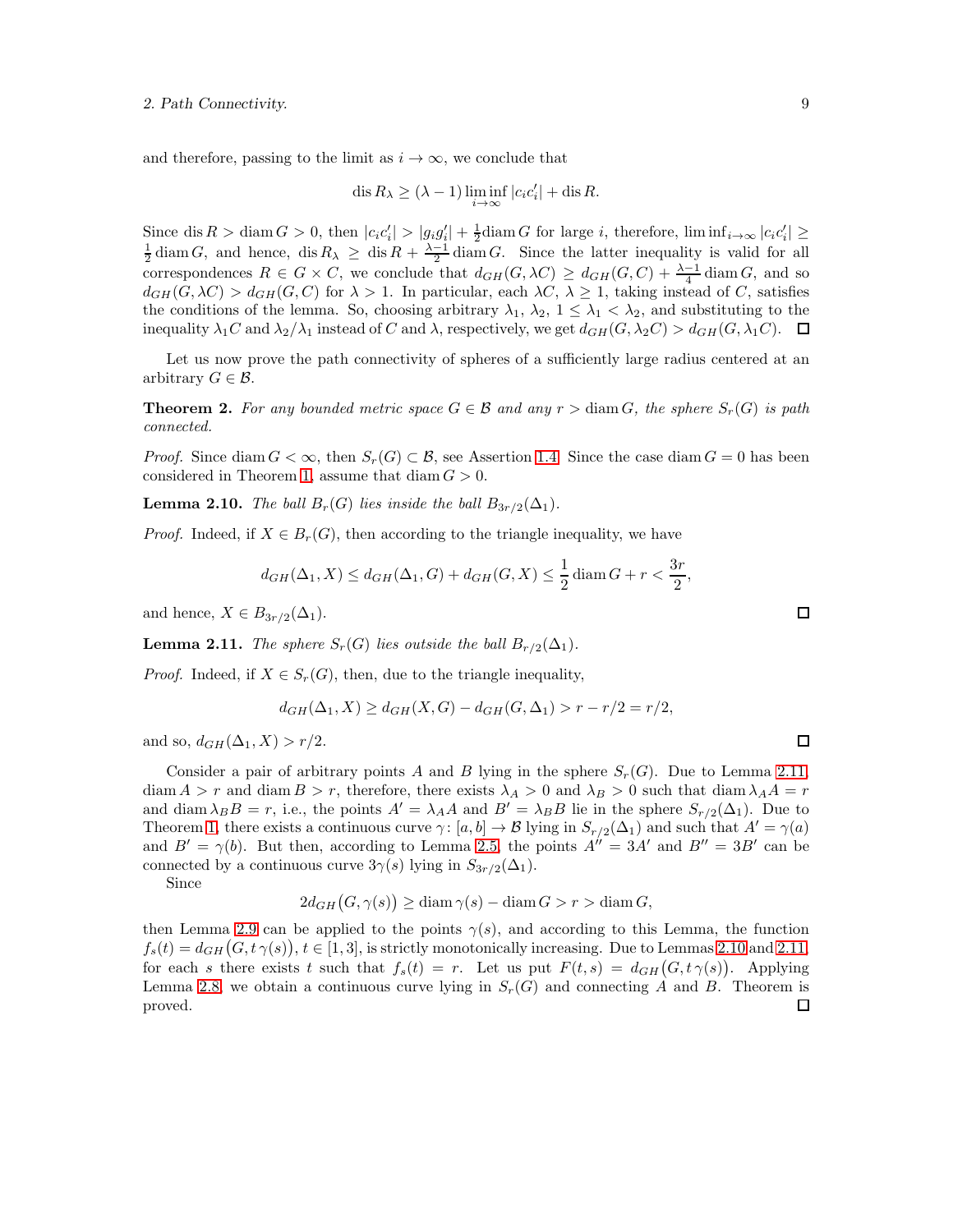If G is a compact space, then one can consider a sphere  $S_r(G)$  in the Gromov–Hausdorff space M. It is easy to see that in this case all the curves constructed in the proof of Theorem [2](#page-8-2) lie in  $M$ .

**Corollary 2.12.** For each compact metric space  $G \in \mathcal{M}$  and each  $r > \text{diam } G$ , the sphere  $S_r(G)$ in M is path connected.

### 2.4 Generic Metric Spaces

Let X be a metric space,  $\#X \geq 3$ . By  $S(X)$  we denote the set of all bijective mappings of the set X onto itself, and let id  $\in S(X)$  be the identical bijection. Put

$$
s(X) = \inf\{|xx'| : x \neq x', x, x' \in X\},
$$
  
\n
$$
t(X) = \inf\{|xx'| + |x'x''| - |xx''| : x \neq x' \neq x'' \neq x\},
$$
  
\n
$$
e(X) = \inf\{\text{dis } f : f \in S(X), f \neq \text{id}\}.
$$

We call a metric space  $M \in \mathcal{GH}, \#M \geq 3$ , generic if all the three its characteristics  $s(M), t(M)$ , and  $e(M)$  are positive.

The following generalization of results from [\[18\]](#page-17-1) and [\[19\]](#page-17-2) was obtained by A. Filin in his diploma.

<span id="page-9-6"></span><span id="page-9-0"></span>**Assertion 2.13.** Let  $M, X \in \mathcal{GH}$  be metric spaces such that  $\#M \geq 3$  and  $r := d_{GH}(M, X)$  $s(M)/2$ . Then for any real d such that  $r < d \leq s(M)/2$ , the following statements are valid.

- <span id="page-9-1"></span>(1) There exists a correspondence  $R \in \mathcal{R}(M, X)$  such that  $dis R < 2d \leq s(M)$ .
- <span id="page-9-2"></span>(2) For each such R, the family  $D_R = \{X_i := R(i)\}_{i \in M}$  is a partition of the space X.
- (3) For any  $i, j \in M$ , probably coinciding, and for any  $x_i \in X_i$  and  $x_j \in X_j$ , the estimate  $||x_ix_j| - |ij|| < 2d \leq s(M)$  holds.
- <span id="page-9-4"></span><span id="page-9-3"></span>(4) For all  $i \in M$ , the inequality diam  $X_i < 2d \le s(M)$  holds.
- (5) If  $d \leq s(M)/4$ , then the partition  $D_R$  is uniquely defined, i.e., if  $R' \in \mathcal{R}(M,X)$  is such that dis  $R' < 2d$ , then  $D_{R'} = D_R$ .
- <span id="page-9-5"></span>(6) If  $d \leq \min \{s(M)/4, e(M)/4\}$ , then the correspondence  $R \in \mathcal{R}(M, X)$  such that  $dis R <$ 2d is uniquely defined, and hence, R is an optimal correspondence. In this case, dis  $R =$  $2d_{GH}(M, X)$ , diam  $X_i \leq$  dis R, and  $||x_i x'_j|-|i j|| \leq$  dis R for all  $i, j \in M$ ,  $i \neq j$ .

Proof. [\(1\)](#page-9-0) Since

$$
d_{GH}(M, X) = \frac{1}{2} \inf \{ \operatorname{dis} R : R \in \mathcal{R}(M, X) \} < d,
$$

then there exists a correspondence  $R \in \mathcal{R}(M, X)$  such that dis  $R < 2d \leq s(M)$ .

[\(2\)](#page-9-1) If for some  $x \in X$  one has  $\#R^{-1}(x) > 1$ , then dis  $R \geq \text{diam } R^{-1}(x) \geq s(M)$ , a contradiction. Therefore, the family  $\{X_i := R(i)\}_{i \in M}$  is a partition of the space X.

[\(3\)](#page-9-2) Since dis  $R < 2d$ , then for any  $i, j \in M$  and any  $x_i \in R(i), x_j \in R(j)$  we have:

$$
||x_ix_j| - |ij|| \leq \operatorname{dis} R < 2d \leq s(M).
$$

[\(4\)](#page-9-3) Since dis  $R < 2d$ , then for any  $i \in M$  we have diam  $X_i \leq \text{dis } R < 2d \leq s(M)$ .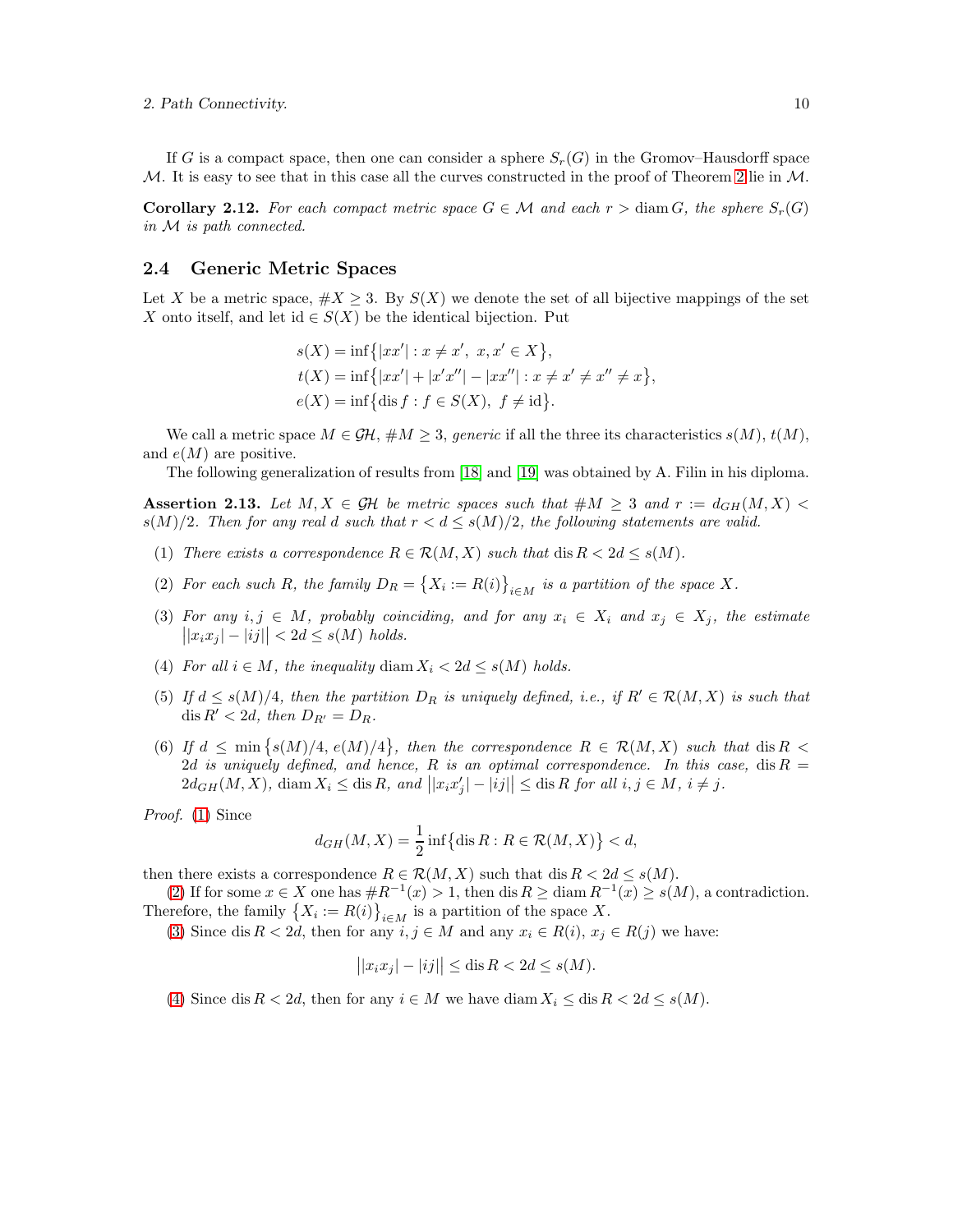[\(5\)](#page-9-4) If  $d \leq s(M)/4$ , and  $R' \in \mathcal{R}(M, X)$  is another correspondence such that dis  $R' < 2d$ , then  $\{X'_i := R'(i)\}_{i \in M}$  is also a partition of X satisfying the properties already proved above. If  $D_R \neq D_{R'}$ , then either there exists an  $X'_i$  intersecting simultaneously some different  $X_j$  and  $X_k$ , or there exists an  $X_i$  intersecting simultaneously some different  $X'_j$  and  $X'_k$ . Indeed, if there is no such an  $X'_i$ , then each  $X'_i$  is contained in some  $X_j$ , and hence,  $\{X'_p\}$  is a sub-partition of  $\{X_q\}$ . Since these partitions are different, then some element  $X_i$  contains some different  $X'_j$  and  $X'_k$ .

Thus, assume without loss of generality that  $X'_{i}$  intersects some different  $X_{j}$  and  $X_{k}$  simultaneously. Choose arbitrary  $x_j \in X_j \cap X'_i$  and  $x_k \in X_k \cap X'_i$ . Then

$$
2d > \text{diam } X'_i \ge |x_j x_k| > |jk| - 2d \ge s(M) - 2d,
$$

and hence,  $d > s(M)/4$ , a contradiction.

[\(6\)](#page-9-5) Let  $R' \in \mathcal{R}(M,X)$  satisfy dis  $R' < 2d$  as in previous Item. Then  $D_R = D_{R'}$ , as it is already proved above. It remains to verify that  $X_i = X'_i$  for each  $i \in M$ . Assume to the contrary that there exists a non-trivial bijection  $f: M \to M$  such that  $X_i = X'_{f(i)}$ . Due to assumptions, dis  $f \ge e(M) \ge 4d$ . The latter means that there exist  $i, j \in M$  such that

$$
\left| |ij| - |f(i)f(j)| \right| \ge 4d.
$$

Let us put  $p = f(i)$ ,  $q = f(j)$ , and choose arbitrary  $x_i \in X_i = X'_p$  and  $x_j \in X_j = X'_q$ . Then

$$
4d \leq \big||pq| - |ij|\big| = \big||pq| - |x_ix_j| + |x_ix_j| - |ij|\big| \leq \big||pq| - |x_ix_j|\big| + \big||x_ix_j| - |ij|\big| < 2d + 2d,
$$

a contradiction. Thus, a correspondence R whose distortion is close enough to  $\frac{1}{2}d_{GH}(M,X)$  is uniquely defined. So,  $R$  is an optimal correspondence.  $\Box$ 

<span id="page-10-4"></span>**Lemma 2.14.** Let M be a metric space, and  $s(M) > 0$ . For each pair  $\{i, j\} \subset M$ , fix a real number  $a_{ij} = a_{ji}$  in such a way that  $a_{ii} = 0$  and  $|a_{ij}| < s(M)$ . Change the distance function on M by adding the value  $a_{ij}$  to each distance |ij| and denote by  $\rho$  the resulting function. Put  $a = \sup |a_{ij}|$ . If  $a \leq t(M)/3$ , then the following statements are valid.

- <span id="page-10-2"></span><span id="page-10-1"></span>(1) The distance function  $\rho$  is a metric on the set M.
- <span id="page-10-0"></span>(2) For the resulting metric space  $M_{\rho} = (M, \rho)$ , the inequality  $d_{GH}(M, M_{\rho}) \leq a/2$  holds.
- <span id="page-10-3"></span>(3) If in addition  $a/2 < \min\left\{s(M)/4, e(M)/4\right\}$ , then  $d_{GH}(M, M_\rho) = a/2$ .
- (4) Under assumptions of Item [\(3\)](#page-10-0), if the equality  $a_{ij} = \pm a$  holds for all  $i \neq j$ , then  $M_{\rho}$  lies in the sphere  $S_{a/2}(M)$ ; moreover, if  $M_{\rho'}$  is constructed in a similar way by the set  $a'_{ij} = \pm a$ ,  $i \neq j$ , and  $\rho_t = (1-t)\rho + t\rho'$ ,  $t \in [0,1]$ , then the set M with the distance function  $\rho_t$  is a metric space, the mapping  $t \mapsto M^t := (M, \rho_t)$  is a continuous curve in GH, and, if for some pair  $\{i, j\}, i \neq j$ , the equality  $a_{ij} = a'_{ij}$  holds, then all the spaces  $M<sup>t</sup>$  lie in the sphere  $S_{a/2}(M)$ .

*Proof.* [\(1\)](#page-10-1) It is sufficient to verify that the distance function  $\rho$  satisfies the triangle inequalities. Choose arbitrary three points  $i, j, k \in M$ , then

$$
\rho(i,j) + \rho(j,k) - \rho(i,k) = |ij| + a_{ij} + |jk| + a_{jk} - |ik| - a_{ik} \ge t(M) - 3a \ge 0.
$$

[\(2\)](#page-10-2) Let  $R \in \mathcal{R}(M, M_{\rho})$  be the identical mapping, then

$$
2d_{GH}(M, M_{\rho}) \leq \text{dis } R = \sup \{||ij| - |ij| - a_{ij}| : i, j \in M\} = \sup \{|a_{ij}| : i, j \in M\} = a.
$$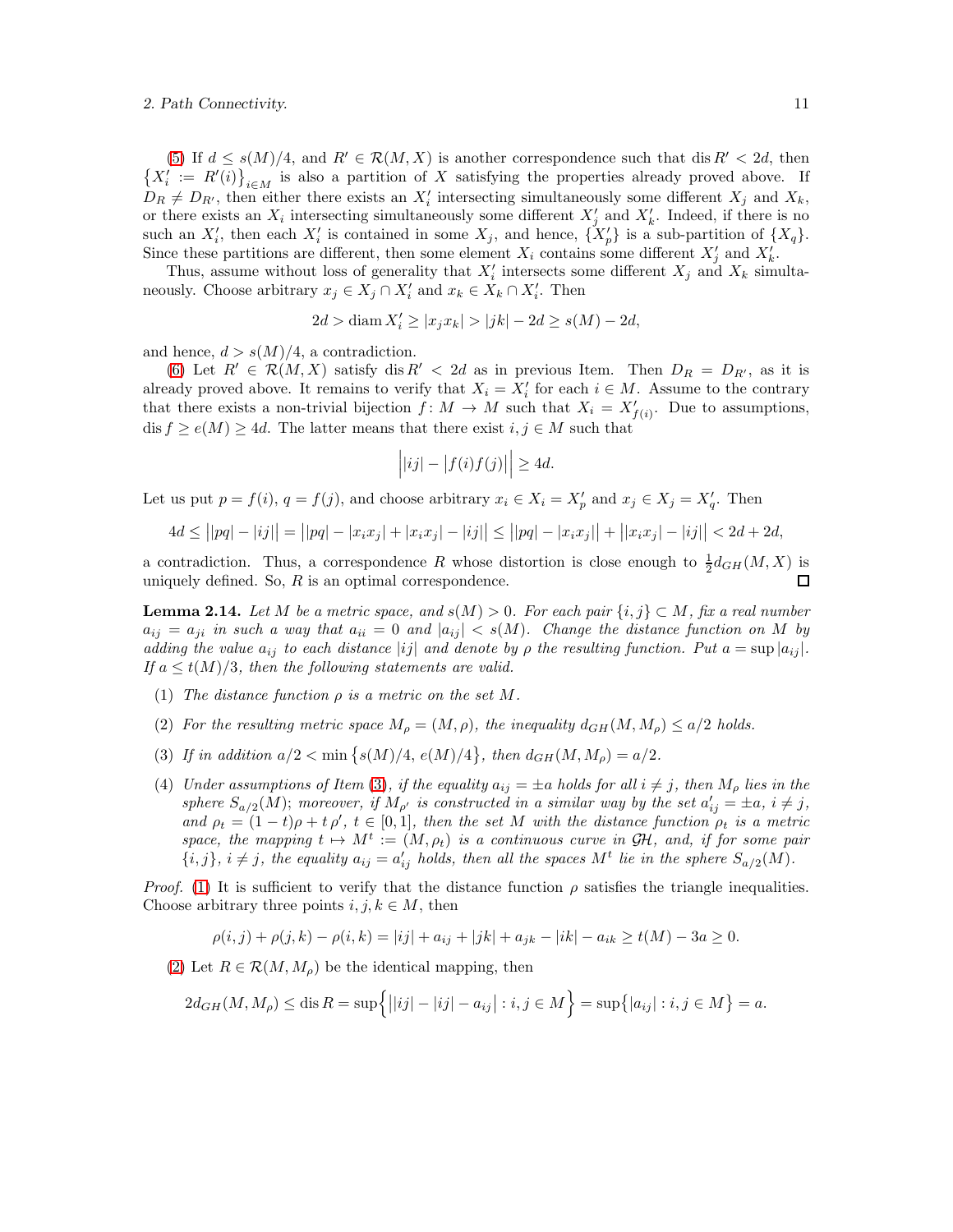[\(3\)](#page-10-0) The assumptions imply that Assertion [2.13,](#page-9-6) Item [\(6\)](#page-9-5), can be applied, and hence, the identical mapping  $R$  is an optimal correspondence. The latter implies the equality required.

[\(4\)](#page-10-3) Proposition [1.1](#page-2-0) implies that  $M^t$  is a metric space. Further, let  $R^t \in \mathcal{R}(M, M^t)$  be the identical mapping, then dis  $R^t \leq a$ , and so  $R^t$  is an optimal correspondence. Let  $R' \in \mathcal{R}(M^t, M^s)$ be the identical mapping too. Then

$$
2d_{GH}(M^t, M^s) \le \text{dis}\, R' = |t - s| \sup_{i,j \in M} |a_{ij} - a'_{ij}| \le 2a|t - s|,
$$

therefore,  $M^t$  is a continuous curve in  $\mathcal{GH}$ . It remains to notice that if  $a_{ij} = a'_{ij}$  for some  $i \neq j$ , then

$$
|\rho_t(i,j) - |ij|| = |(1-t)a_{ij} + t a'_{ij}| = a,
$$

so dis  $R^t = a$  for all t, and hence,  $d_{GH}(M, M^t) = a/2$ .

### 2.5 Path Connectivity of Small Spheres Centered at Generic Spaces

We need the following notations. Let A and B be non-empty subsets of a metric space X. We put

$$
|AB| = \inf\{|ab| : a \in A, b \in B\}, \qquad |AB|' = \sup\{|ab| : a \in A, b \in B\}.
$$

If we need to emphasis that these values are calculated with respect to a metric  $\rho$ , then we write  $|AB|_\rho$  and  $|AB|'_\rho$  instead of  $|AB|$  and  $|AB|'$ , respectively. Similarly, we sometimes write  $\text{diam}_{\rho}A$ instead of diam A by the same reason.

<span id="page-11-0"></span>Theorem 3. Let M be a generic metric space and

$$
0 < r < \min\left\{s(M)/4, \, e(M)/4, \, t(M)/6\right\}.
$$

Then the sphere  $S_r(M)$  in GH is path connected.

*Proof.* Choose an arbitrary  $X \in S_r(M)$ . Since the conditions of Assertion [2.13,](#page-9-6) Item [\(6\)](#page-9-5), are valid, then there exists a unique optimal correspondence  $R \in \mathcal{R}(M, X)$ . Moreover, dis  $R = 2r$ and, besides, the correspondence R defines the partition  $D_R = \{X_i := R(i)\}_{i \in M}$  of the space X into subsets  $X_i$ , whose diameters are at mots 2r and such that for any  $x_i \in X_i$  and  $x_j \in X_j$ , the inequality  $||x_ix_j| - |ij|| \leq 2r$  holds.

It is easy to see that the distortion of the correspondence  $R$  can be calculated by the following formula:

$$
\text{dis } R = \max\Big[\sup_i \{\text{diam}\, X_i\}, \sup_{i \neq j} \big\{|X_i X_j|' - |ij|\big\}, \sup_{i \neq j} \big\{|ij| - |X_i X_j|\big\}\Big].
$$

We consider three possibilities depending on which of the three items the maximum attains at.

(1) Let dis  $R = \sup_i {\{\rm diam}\, X_i\}$ . Define a distance function  $\rho$  on the set X as follows: the distances between the points in each  $X_i$  do not change, and for  $x_i \in X_i$  and  $x_j \in X_j$ ,  $i \neq j$ , put  $\rho(x_i, x_j) = |ij| + 2r$ . Let us show that  $\rho$  is a metric. To do that, it suffices to verify the triangle inequalities for the points  $x_i, x'_i \in X_i$  and  $x_j \in X_j$ ,  $j \neq i$ . Since the triangle  $x_i x'_i x_j$  is equilateral, it suffices to show that  $\rho(x_i, x'_i) \leq 2\rho(x_i, x_j)$ . We have

$$
2\rho(x_i, x_j) - \rho(x_i, x_i') = 2|ij| + 4r - |x_i x_i'| = (2|ij| - |x_i x_i'|) + 4r > 0.
$$

Notice that  $|X_iX_j|_{\rho} = |X_iX_j|_{\rho}' = |ij| + 2r$  for any  $i \neq j$ .

 $\Box$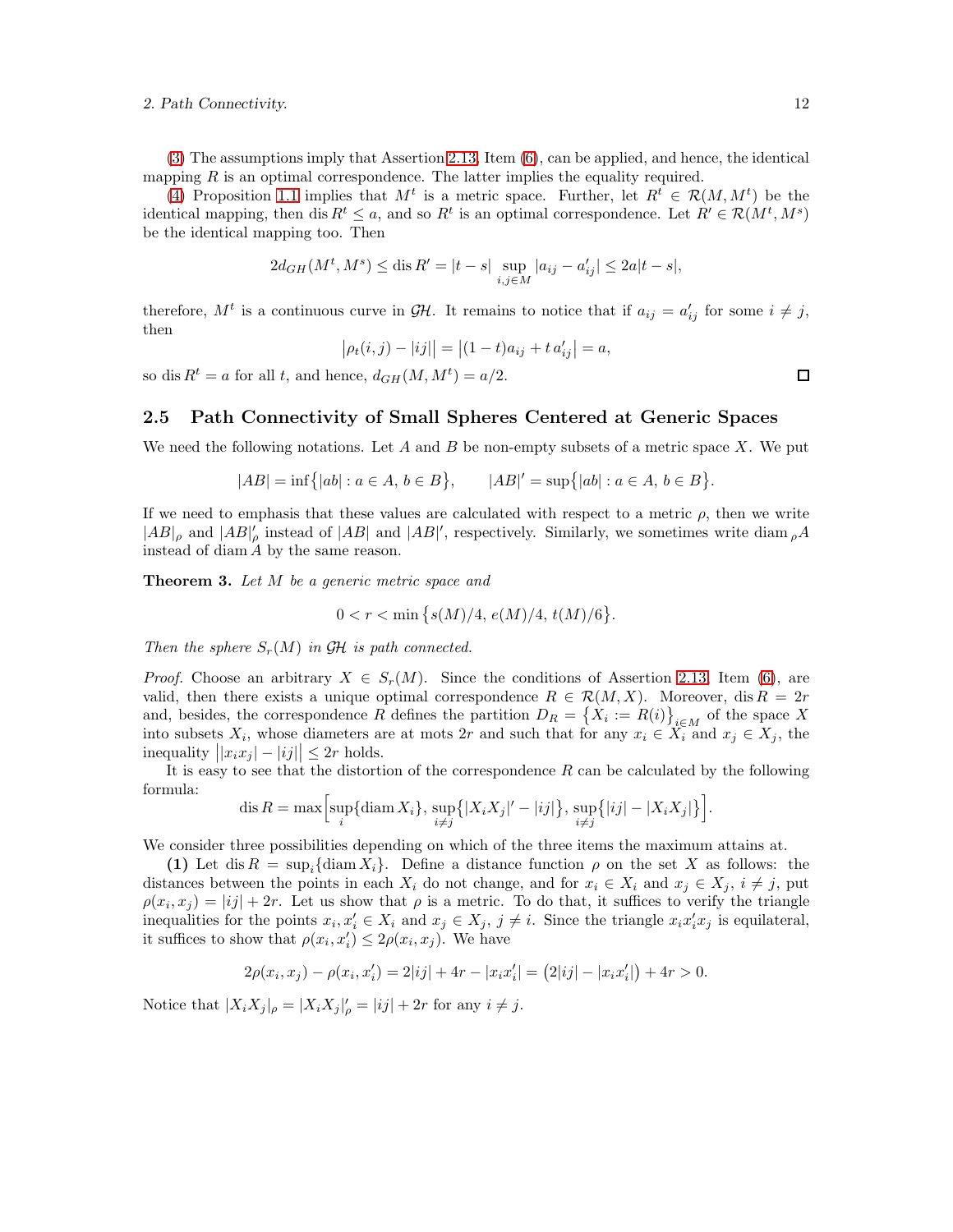Define the functions  $\rho_t$ ,  $t \in [0,1]$ , that coincide with the initial metric on all  $X_i$  and equal  $\rho_t(x_i, x_j) = (1-t)|x_i x_j| + t(|ij| + 2r)$  for all  $x_i \in X_i$  and  $x_j \in X_j$ ,  $i \neq j$ . All the functions  $\rho_t$  are metrics according to Proposition [1.1.](#page-2-0) By  $X^t$  we denote the metric space  $(X, \rho_t)$ . If  $R' \in \mathcal{R}(X^t, X^s)$ is the identical mapping, then

$$
\operatorname{dis} R' = |t - s| \sup \Biggl\{ \bigl| |x_i x_j| - |ij| - 2r \bigr| : i, j \in M, i \neq j \Biggr\} \leq 4r |t - s|,
$$

and so  $X<sup>t</sup>$  is a continuous curve in  $\mathcal{GH}$ .

Further, let us show that all the spaces  $X^t$  lie in the sphere  $S_r(M)$ . Since the metric  $\rho_t$ coincides with the initial one at each  $X_i$ , then  $\text{diam}_{\rho_t} X_i = \text{diam}_{X_i} X_i$ . Further, for  $i \neq j$ , the function  $\rho_t(x_i, x_j) = |x_i x_j| + t(|ij| + 2r - |x_i x_j|)$  increases monotonically as t increases, and

$$
|x_i x_j| \le \rho_t(x_i, x_j) \le |ij| + 2r.
$$

Therefore,

$$
-2r \le |X_i X_j|' - |ij| \le |X_i X_j|'_{\rho_t} - |ij| \le 2r \quad \text{and} \quad 2r \ge |ij| - |X_i X_j| \ge |ij| - |X_i X_j|_{\rho_t} \ge -2r.
$$

So, we conclude that

$$
\sup_{i \neq j} \{|X_i X_j|_{\rho_t}^{\prime} - |ij|\} \leq 2r \quad \text{and} \quad \sup_{i \neq j} \{|ij| - |X_i X_j|_{\rho_t}\} \leq 2r.
$$

But  $\sup_i {\{\rm diam}_{\rho_t} X_i\} = \sup_i {\{\rm diam}\, X_i\} = 2r$ , therefore, if we take the correspondence  $R^t \in$  $\mathcal{R}(M, X^t)$  coinciding with R, then

dis 
$$
R^t = \max \left[ \sup_i \{ \operatorname{diam}_{\rho_t} X_i \}, \sup_{i \neq j} \{ |X_i X_j|_{\rho_t} - |ij| \}, \sup_{i \neq j} \{ |ij| - |X_i X_j|_{\rho_t} \} \right] = 2r.
$$

So, each space  $X<sup>t</sup>$  satisfies the conditions of Assertion [2.13,](#page-9-6) Item [\(6\)](#page-9-5), and hence,  $R<sup>t</sup>$  is an optimal correspondence. Thus,  $2d_{GH}(M, X^t) = \text{dis } R^t = 2r$ , i.e., the curve  $X^t$  lies in  $S_r(M)$ .

Now let us deform the metric on the space  $X^1$  as follows: for points x, x' lying in the same  $X_i$ , we put  $\nu_t(x, x') = (1 - t)|xx'|$ ,  $t \in [0, 1]$ , and for points lying in different sets  $X_i$ , we do not change the metric. It is easy to see that all  $\nu_t$  are metrics, and for the metric space  $X_t^1 = (X, \nu_t)$ , the next relations are valid:

$$
\operatorname{diam}_{\nu_t} X_i = (1 - t) \operatorname{diam} X_i \le 2r,
$$
  
\n
$$
|X_i X_j|_{\nu_t}' - |ij| = |X_i X_j|_{\rho}' - |ij| = 2r,
$$
  
\n
$$
|ij| - |X_i X_j|_{\nu_t} = |ij| - |X_i X_j|_{\rho} = -2r.
$$

Consider the correspondence R as a correspondence between M and  $X_t^1$ , and denote it by  $R_1^t$   $\in$  $\mathcal{R}(M, X_t^1)$ . Then dis  $R_1^t = 2r$ , therefore,  $R_1^t$  is an optimal correspondence, and  $d_{GH}(M, X_t^1) = r$ , i.e., all the spaces  $X_t^1$  lie in the sphere  $S_r(M)$ . The same arguments as above show that the mapping  $t \mapsto X_t^1$  is a continuous curve in  $\mathcal{GH}$ . The space  $X_1^1$  is obtained from M by adding the value  $2r$  to all the distances  $|ij|, i \neq j$ . This space is denoted by  $M^+$ .

Thus, we have constructed a continuous curve in  $S_r(M) \subset \mathcal{GH}$  connecting the space  $X \in S_r(M)$ with the space  $M^+ \in S_r(M)$ .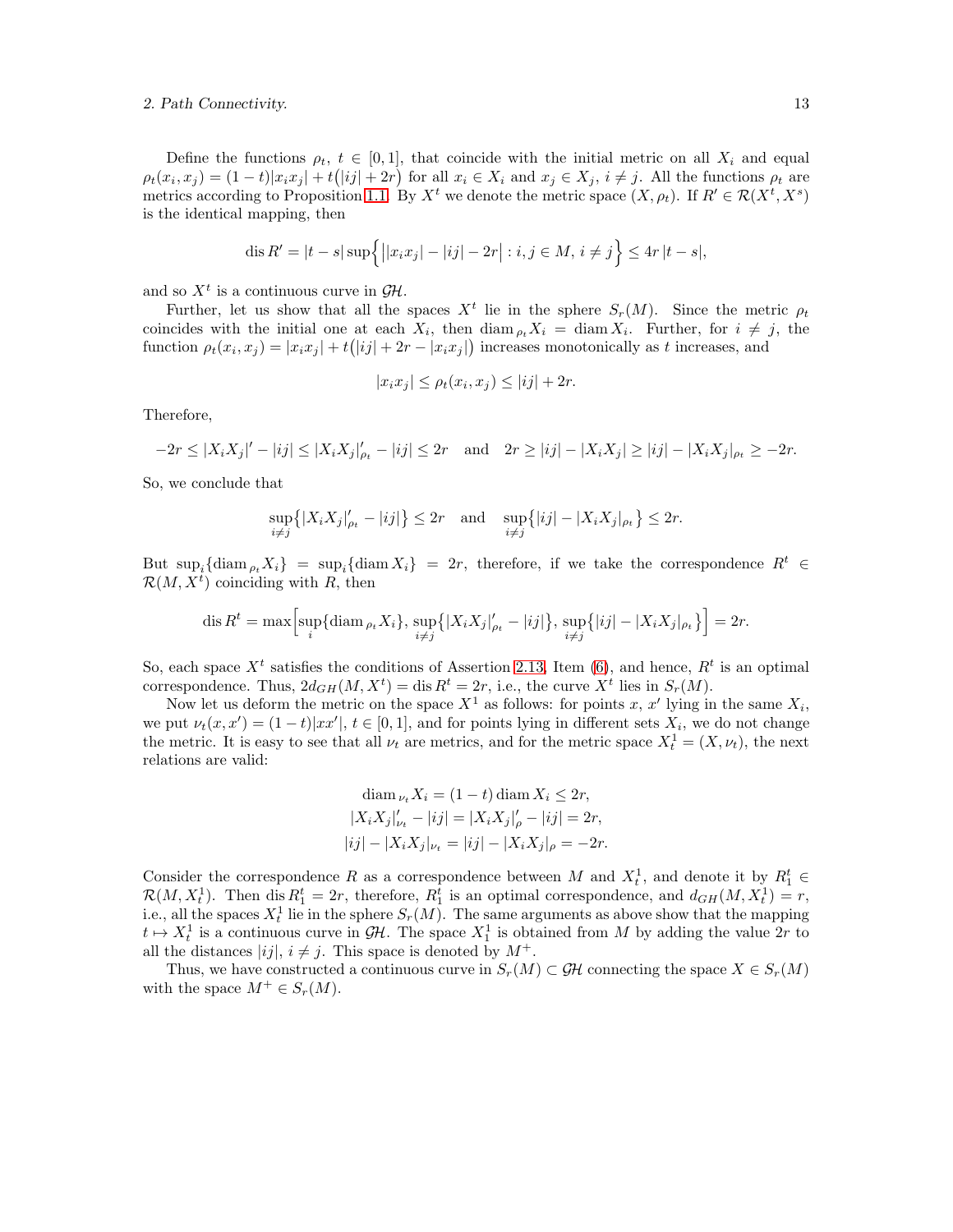(2) Let dis  $R = \sup_{i \neq j} \{|X_i X_j|' - |ij|\}$ . Consider the same family  $\rho_t$  of metrics as in Case (1). Since

$$
|X_i X_j|' - |ij| \le |X_i X_j|'_{\rho_t} - |ij| \le 2r,
$$

and  $\sup_{i\neq j}\{|X_iX_j|'-|ij|\}=2r$ , then  $\sup_{i\neq j}\{|X_iX_j|'_{\rho_t}-|ij|\}=2r$  for all t. As it is shown in Case (1),  $\text{diam}_{\rho_t} X_i = \text{diam}_{X_i} \leq 2r$  and  $||ij| - |X_i X_j|_{\rho_t} \leq 2r$ , therefore, the family  $X^t = (X, \rho_t)$ lies in the sphere  $S_r(M)$ . The arguments from Case (1) prove the continuity of the curve  $t \mapsto$  $X^t$ , whose ending point can be connected with the space  $M^+ \in S_r(M)$  by means of the same construction. Thus, again we have constructed a continuous curve in  $S_r(M) \subset \mathcal{GH}$  connecting the space  $X \in S_r(M)$  with the space  $M^+ \in S_r(M)$ .

(3) Let dis  $R = \sup\{|ij| - |X_i X_j| : i \neq j\}$ . In this case, we define the metric  $\rho$  in a different way, namely, we put  $\rho(x_i, x_j) = |ij| - 2r$  for  $i \neq j$ , and  $\rho_t(x_i, x_j) = (1-t)|x_i x_j| + t(|ij| - 2r)$ . Let us show that  $\rho$  is a metric too. The value  $|ij| - 2r$  is positive, because  $r < s(M)/4$ , and hence  $|ij| - 2r > |i| - s(M)/2 \geq s(M)/2 > 0$ . It remains to verify the triangle inequalities. If all three points belong to the same  $X_i$ , then the inequality coincides with the one in X, and hence it holds. Further, if  $x_i, x'_i \in X_i$  and  $x_j \in X_j$ ,  $j \neq i$ , then the triangle  $x_i x'_i x_j$  is equilateral, and it suffices to show that  $\rho(x_i, x'_i) \leq 2\rho(x_i, x_j)$ . Since  $r < s(M)/4$ , we have

$$
2\rho(x_i, x_j) - \rho(x_i, x'_i) = 2|ij| - 4r - |x_i x'_i| > 2|ij| - s(M) - |x_i x'_i| = (|ij| - s(M)) + (|ij| - |x_i x'_i|).
$$

It remains to notice that  $|ij| - s(M) \geq 0$  by definition of  $s(M)$ , and  $|ij| - |x_i x'_i| > 2r$  because diam  $X_i \le 2r$  and  $|ij| \ge s(M) > 4r$ . At last, if  $x_i \in X_i$ ,  $x_j \in X_j$ , and  $x_k \in X_k$  for pairwise distinct  $i, j, k$ , then

$$
\rho(x_i, x_j) + \rho(x_j, x_k) - \rho(x_i, x_k) = |ij| + |jk| - |ik| - 2r \ge t(M) - 2r > 6r - 2r = 4r > 0.
$$

Thus,  $\rho$  is a metric. Notice that  $|X_i X_j|_{\rho} = |X_i X_j|_{\rho}' = |ij| - 2r$  for any  $i \neq j$ .

In this case the function  $\rho_t(x_i, x_j) = |x_i x_j| - t(2r + |x_i x_j| - |ij|)$  decreases monotonically as t increases. Since

$$
|ij| - |X_i X_j| \le |ij| - |X_i X_j|'_{\rho_t} \le 2r,
$$

and  $\sup_{i\neq j}\{|ij| - |X_iX_j|\} = 2r$ , then  $\sup_{i\neq j}\{|ij| - |X_iX_j|_{\rho_t}\} = 2r$  for all t. Reasonings similar to Cases (1) and (2) show that  $\text{diam}_{\rho_t} X_i = \text{diam}_X X_i \leq 2r$  and  $||X_i X_j||_{\rho_t} - |ij|| \leq 2r$ , therefore, the family  $X^t = (X, \rho_t)$  forms a continuous curve lying in the sphere  $S_r(M)$ . Further, the arguments similar to the ones given in the previous cases allow us to construct a continuous curve in  $\mathcal{GH}$ connecting the space  $X \in S_r(M)$  with the space  $M^- \in S_r(M)$  by a curve lying in the sphere  $S_r(M)$ . Here the space  $M^-$  is obtained from the space M by subtracting the value 2r from all the distances  $|ij|, i \neq j.$ 

To conclude the proof, we apply Lemma [2.14,](#page-10-4) Item [\(4\)](#page-10-3), and construct continuous curves in  $S_r$ connecting the spaces  $M^+$  and  $M^-$  with the space  $M^{\pm}$ , where some nonzero distances have the form  $|ij| + 2r$ ,  $i \neq j$ , and the remaining ones have the form  $|ij| - 2r$ ,  $i \neq j$ . That can be done since  $#M \geq 3$  according to the assumptions. Theorem is proved. □

If the space  $M$  is finite, and  $X$  is a compact metric space, then it is easy to see that all the curves constructed in the proof of Theorem [3](#page-11-0) lies in  $M$ . Thus, the following result holds.

Corollary 2.15. Let M be a finite generic space, and

$$
0 < r < \min\left\{s(M)/4, \, e(M)/4, \, t(M)/6\right\}.
$$

Then the sphere  $S_r(M)$  in M is path connected.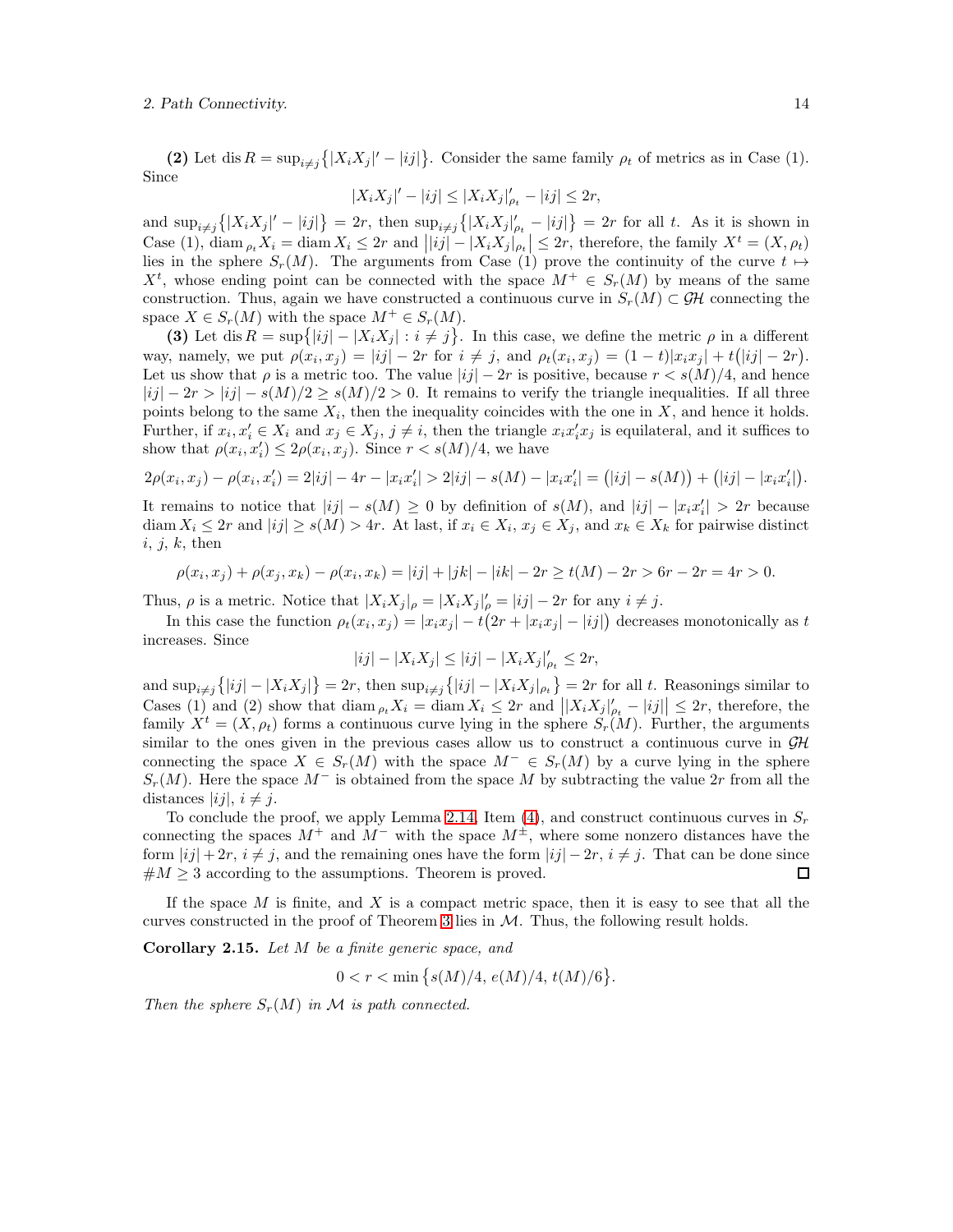In conclusion, we give several examples of generic spaces.

**Example.** A finite metric space M with pairwise distinct non-zero distances obviously has  $s(M)$ 0 and  $e(M) > 0$ . Adding a positive constant  $\varepsilon$  to all non-zero distances we get  $t(M) \geq \varepsilon$  in addition.

The following elegant construction has been suggested to us by Konstantin Shramov and gives an opportunity to obtain a generic metric space of an arbitrary cardinality.

**Example.** Consider an arbitrary infinite set  $X$ . It is well-known (Zermelo's theorem) that any set can be well-ordered, i.e., there exists a total order such that any subset contains a least element. It is easy to show, see for example [\[20,](#page-17-3) Ch. 2], that an order-preserving bijection of a well-ordered set is identical.

Let us fix some well-order on X and denote it by  $\leq$ . Construct an oriented graph  $G<sub>o</sub>$  on the vertex set X connecting by an oriented edge  $(x, y)$  each pair of vertices  $x, y \in X$  such that  $x \leq y$ . It follows from the above that the automorphism group of this graph is trivial. Now reconstruct  $G<sub>o</sub>$ to another oriented graph  $H_o$  changing each its oriented edge  $e = (x, y)$  by three vertices  $u_e, v_e, w_e$ and four oriented edges  $(x, u_e)$ ,  $(u_e, v_e)$ ,  $(v_e, y)$ , and  $(v_e, w_e)$ . Finally, denote by H the non-oriented graph corresponding to  $H<sub>o</sub>$ .

Show that the automorphism group of the graph  $H = (V_H, E_H)$  is trivial. Let  $\sigma: V_H \to V_H$  be an automorphism of the graph H. Notice that the set  $X \subset V_H$  is the set of all vertices from H having infinite degree, therefore the restriction of  $\sigma$  onto X is a bijection of X onto itself. Further, let  $e = (x, y)$  be an oriented edge of the graph  $G_o$ . Let us show that  $(\sigma(x), \sigma(y))$  is also an edge of the graph  $G_o$ . Assume the contrary, then  $f = (\sigma(y), \sigma(x))$  is an edge of  $G_o$  because the order is total. The path x,  $u_e$ ,  $v_e$ , y in H is mapped to the path  $\sigma(x)$ ,  $\sigma(u_e)$ ,  $\sigma(v_e)$ ,  $\sigma(y)$ . On the other hand, in H there exists unique 3-edge path corresponding to the edge f, namely, the path  $\sigma(y)$ ,  $u_f$ ,  $v_f$ ,  $\sigma(x)$ , therefore  $u_f = \sigma(v_e)$  and  $v_f = \sigma(u_e)$ . But  $\deg u_e = \deg u_f = 2$ , and  $\deg v_e = \deg v_f = 3$ , a contradiction, so  $(\sigma(x), \sigma(y))$  is an edge of  $G_o$ . The latter means that  $\sigma|_X$  is an automorphism of the oriented graph  $G_o$ , and hence,  $\sigma|_X = id_X$ . But then the vertices of each path x,  $u_e, v_e, y$  are also fixed, and hence,  $\sigma = id_{V_H}$ .

Notice that the cardinality of X and  $V_H$  are the same. Construct a metric on  $V_H$  as follows: put the distances between distinct adjacent vertices equal 1, and the distance between non-adjacent vertices equal  $1 + \varepsilon$ , where  $\varepsilon \in (0, 1)$ . Then the resulting metric space  $V_H$  is generic, because  $s(M) = 1, t(M) = 1 - \varepsilon$ , and  $e(M) = \varepsilon$ .

This example can be modified easily to obtain an unbounded generic metric space.

**Example.** Let X be an arbitrary generic metric space of a finite diameter d, in particular  $\#X \geq 3$ . Put  $Y = X \sqcup \{y\}$  and extend metric from X to Y as follows:  $|xy| = f$ , where  $f > d$ . It is clear that  $s(Y) = s(X)$  and  $t(Y)$  remains positive, because all new triangles are isosceles with equal sides of the length f and a smaller side of the length at least  $s(X) > 0$ . Further, each isometry of Y preserves y, and hence, preserves X, therefore, Y has no non-trivial isometries. Let  $\sigma$  be a bijection of Y. If  $\sigma$  preserves y, then dis  $\sigma = \text{dis } \sigma|_X \ge e(X) > 0$ . Otherwise, take a point x such that  $\sigma(x) \neq y$  (such point exists, because  $\#X \geq 3$ ), then dis  $\sigma \geq ||yx| - |\sigma(y)\sigma(x)|| \geq (f - d) > 0$ . Thus,  $e(Y) > 0$  anyway, and hence, Y is a generic metric space also.

This construction permits to obtain an unbounded generic metric space starting from a bounded metric space by adding point by point and taking the distance to next new point greater by 1 than to the previous one. Notice that if the initial space is infinite, then the resulting space has the same cardinality.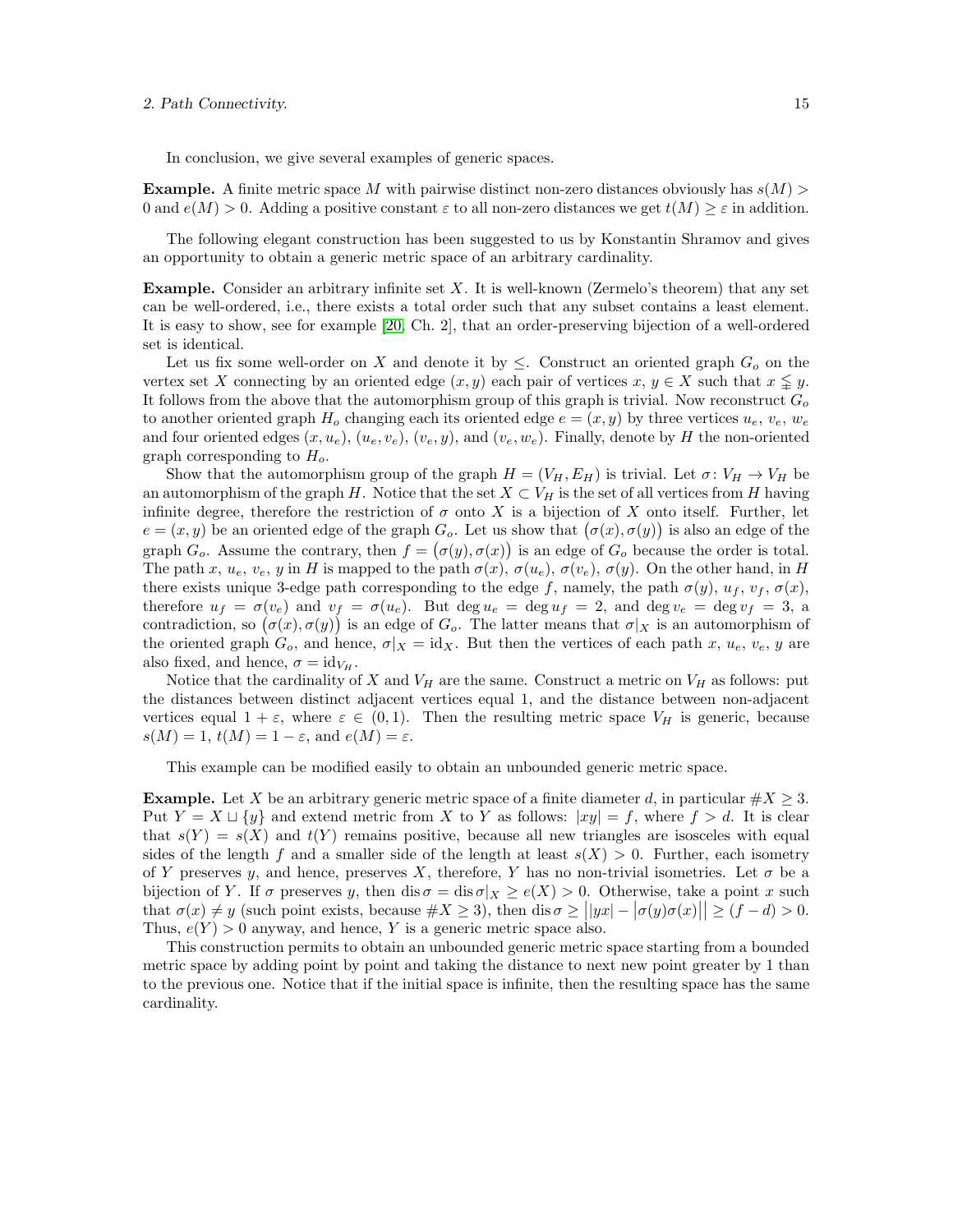Next example is based on another idea and gives a countable generic metric space of infinite diameter.

**Example.** Consider a geometric progression  $\{q^n\}_{n=0}^{\infty} \subset \mathbb{R}$ , where  $q > 4$ , and define a metric space  $X = \{x_i\}$  with the distances  $|x_i x_j| = |q^i - q^j| + 1$ . It is clear that  $s(X) > 4$  and  $t(X) = 1$ . Further, let  $\sigma \in S(X)$  be a nontrivial bijection. Then there exists m such that  $\sigma(x_m) = x_n$  and  $n \neq m$ . Now, take k as large that k and l, where  $\sigma(x_k) = x_l$ , are greater than m and n. We have:

dis
$$
\sigma \ge ||x_m x_k| - |\sigma(x_m)\sigma(x_k)|| = ||x_m x_k| - |x_n x_l|| = ||q^m - q^k| - |q^n - q^l||.
$$

If  $k \neq l$ , then  $\text{dis}\ \sigma \geq q^{\max\{k,l\}}|1-3/q| > q$ , because  $\max\{k,l\} \geq 3$ . Otherwise,  $\text{dis}\ \sigma \geq |q^m - q^n| \geq$  $q^{\max\{m,n\}}|1-1/q| \geq q-1$ , because  $\max\{m,n\} \geq 1$ . Thus,  $e(X) \geq q-1 > 3$ , and so, X is a generic space.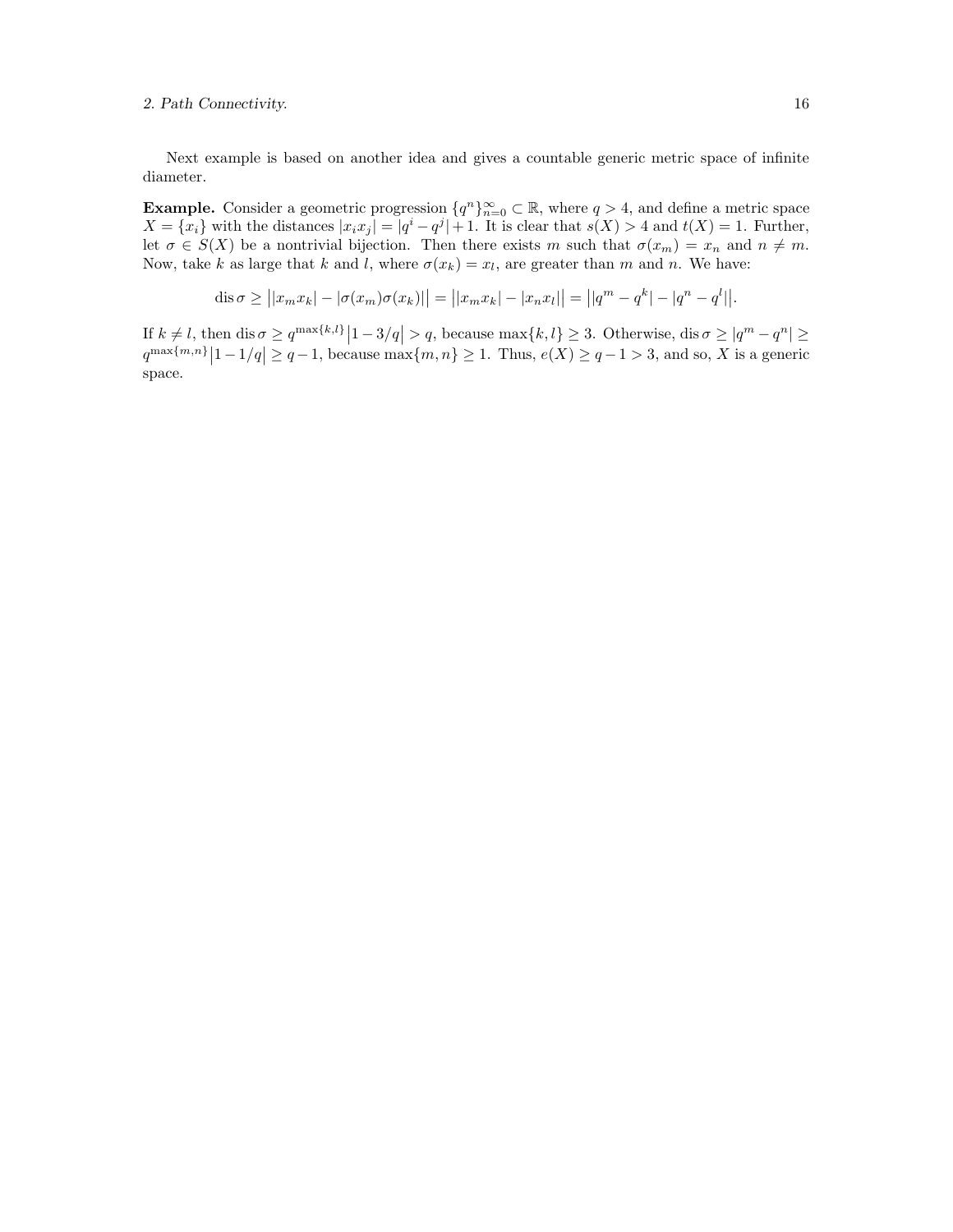### <span id="page-16-0"></span>References

- <span id="page-16-1"></span>[1] F. Hausdorff, *Grundzüge der Mengenlehre*, Leipzig, Veit, 1914.
- <span id="page-16-2"></span>[2] D. Edwards, "The Structure of Superspace", in: Studies in Topology, ed. by N. M. Stavrakas and K. R. Allen, New York, London, San Francisco, Academic Press, Inc., 1975.
- <span id="page-16-3"></span>[3] M. Gromov, "Groups of Polynomial growth and Expanding Maps" in: Publications Mathematiques I.H.E.S., vol. 53, 1981.
- [4] A. O. Ivanov, N. K. Nikolaeva, A. A. Tuzhilin, "The Gromov–Hausdorff Metric on the Space of Compact Metric Spaces is Strictly Intrinsic", ArXiv e-prints, [arXiv:1504.03830](http://arxiv.org/abs/1504.03830), 2015; Mathematical Notes, 100 (6), pp. 171–173, 2016.
- <span id="page-16-4"></span>[5] A. O. Ivanov and A. A. Tuzhilin, "Isometry group of Gromov–Hausdorff space" Matematicki Vesnik, 71:  $(1-2)$ , 2019, pp. 123–154.
- <span id="page-16-5"></span>[6] F. Memoli, G. Sapiro, "Comparing point clouds", In: Proceedings of the 2004 Eurographics/ACM SIGGRAPH Symposium on Geometry processing, Ed. by R. Scopigno and D. Zorin, pp. 32–40, The Eurographics Association, 2004.
- <span id="page-16-6"></span>[7] C. Sormani, "Friedmann cosmology and Almost isotropy", Geom. Funct. Anal., 14, pp. 853– 912, 2004. https://doi.org/10.1007/s00039-004-0477-4. [ArXiv:math/0302244](http://arxiv.org/abs/math/0302244), 2003.
- <span id="page-16-7"></span>[8] D. Yu. Burago, Yu. D. Burago, S. V. Ivanov, A Course in Metric Geometry, AMS, Providence, RI, 2001.
- <span id="page-16-8"></span>[9] A. O. Ivanov and A. A. Tuzhilin, Geometry of Hausdorff and Gromov–Hausdorff Distances: the Case of Compact Spaces, Moscow, Izd-vo Popechitel'skogo Soveta MechMath MGU, 2017, ISBN: 978-5-9500628-1-0 [in Russian].
- <span id="page-16-10"></span><span id="page-16-9"></span>[10] D. Jansen, "Notes on Pointed Gromov-Hausdorff Convergence", ArXiv:math/1703.09595v1, 2017.
- [11] D. A. Herron, "Gromov–Hausdorff Distance for Pointed Metric Spaces", J. Anal., 24 (1), 2016, pp. 1–38.
- <span id="page-16-13"></span>[12] P. Ghanaat, "Gromov-Hausdorff distance and applications", In: Summer school "Metric Geometry", Les Diablerets, August 25–30, 2013, https://math.cuso.ch/fileadmin/math/ document/gromov-hausdorff.pdf
- <span id="page-16-11"></span>[13] S. I. Borzov, A. O. Ivanov, A. A. Tuzhilin, "Extendability of Metric Segments in Gromov– Hausdorff Distance", ArXiv e-prints, [arXiv:2009.00458](http://arxiv.org/abs/2009.00458), 2020 (to appear in Matem. Sbornik).
- <span id="page-16-12"></span>[14] S. A. Bogaty, A. A. Tuzhilin, "Gromov–Hausdorff Class: Its Completeness and Cloud Geometry", ArXiv e-prints, [arXiv:2110.06101](http://arxiv.org/abs/2110.06101), 2021.
- <span id="page-16-14"></span>[15] D. S. Grigorjev, A. O. Ivanov, A. A. Tuzhilin, "Gromov–Hausdorff Distance to Simplexes", ArXiv e-prints, [arXiv:1906.09644](http://arxiv.org/abs/1906.09644), 2019; Chebyshevskii Sbornik, 20 (2), pp. 100–114, 2019.
- <span id="page-16-15"></span>[16] A. O. Ivanov, S. Iliadis, A. A. Tuzhilin, "Realizations of Gromov-Hausdorff Distance", ArXiv e-prints, [arXiv:1603.08850](http://arxiv.org/abs/1603.08850), 2016.